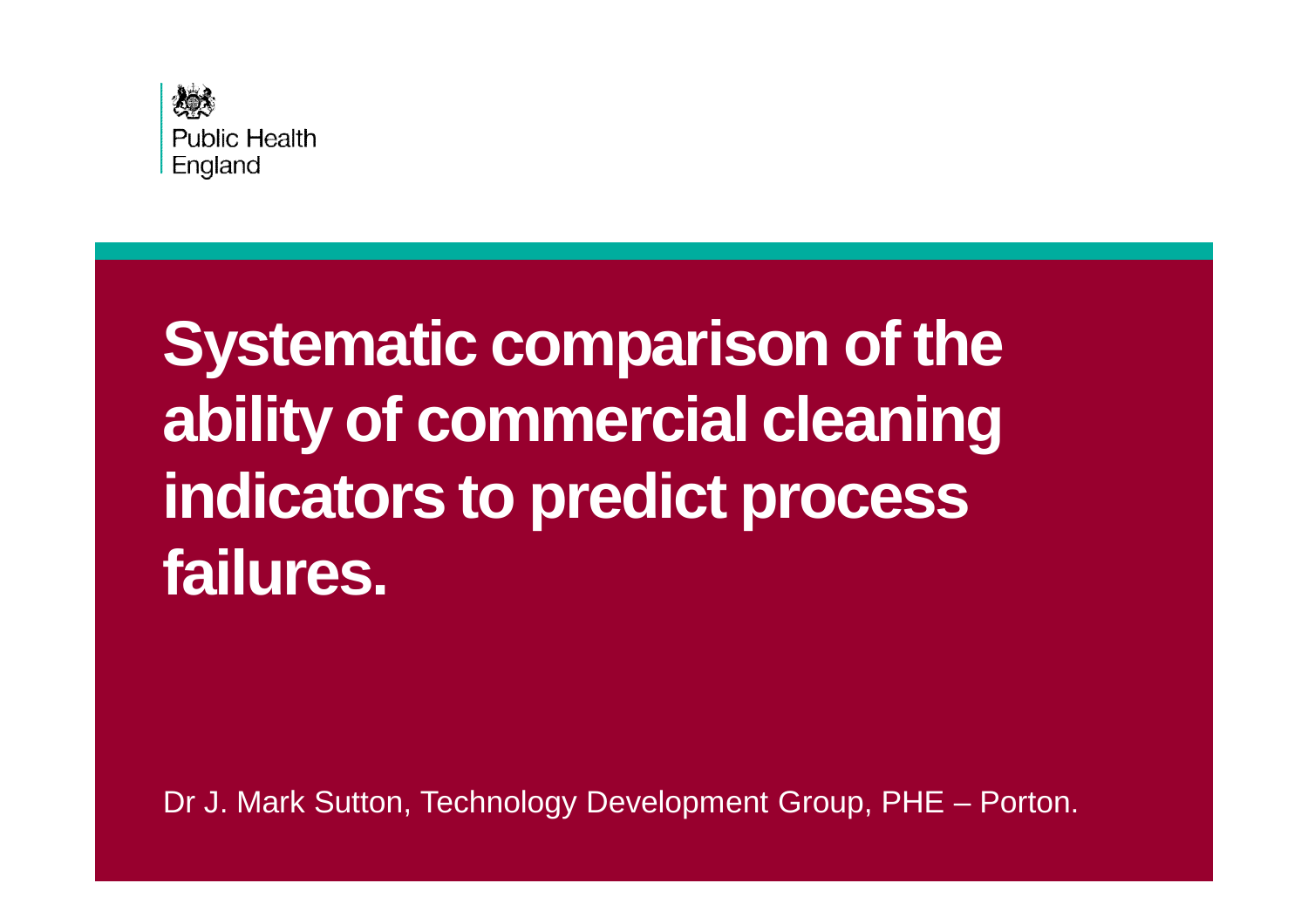

## **Disclaimer**

Ø**Opinions expressed are those of the author and not necessarily those of Public Health England, Department of Health, National Institute of Health Research or other funding agencies.** 

Ø**The Technology Development Group, develop novel technologies in the field of decontamination and applied infection control.** 

Ø**The thermostable adenylate kinase technology was invented, patented and developed in the group and PHE will receive milestone and royalty payments if the tAK indicators system is commercialised.** 

Ø**The Technology Development Group, Porton Down has been funded by or has provided services and advice to a number of commercial parties** 

Genencor International (co-development of Prionzyme-M™), Advanced Sterilisation Products (ASP), CISA SpA, BES Decon, BiotAK, TSO<sub>3</sub>, Hygiena International, **Ecolabs**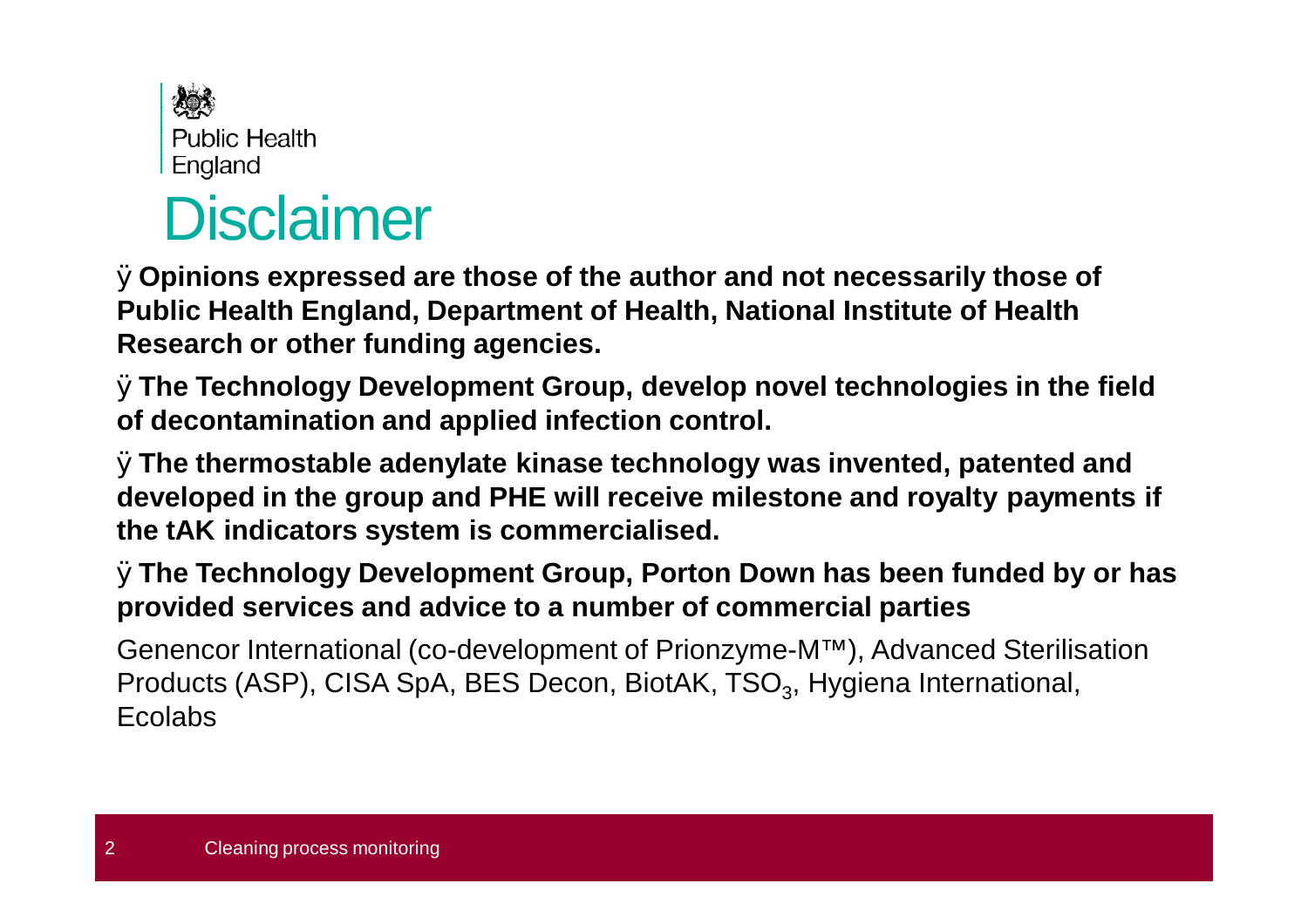

# Monitoring cleaning efficacy

Why is it important to monitor cleaning efficacy ?

Tests for monitoring cleaning efficacy; qualitative and quantitative

Test models for measuring cleaning efficacy; what do they tell us about protein removal and test devices?

Enzyme indicators in a hospital trial for automated washer disinfectors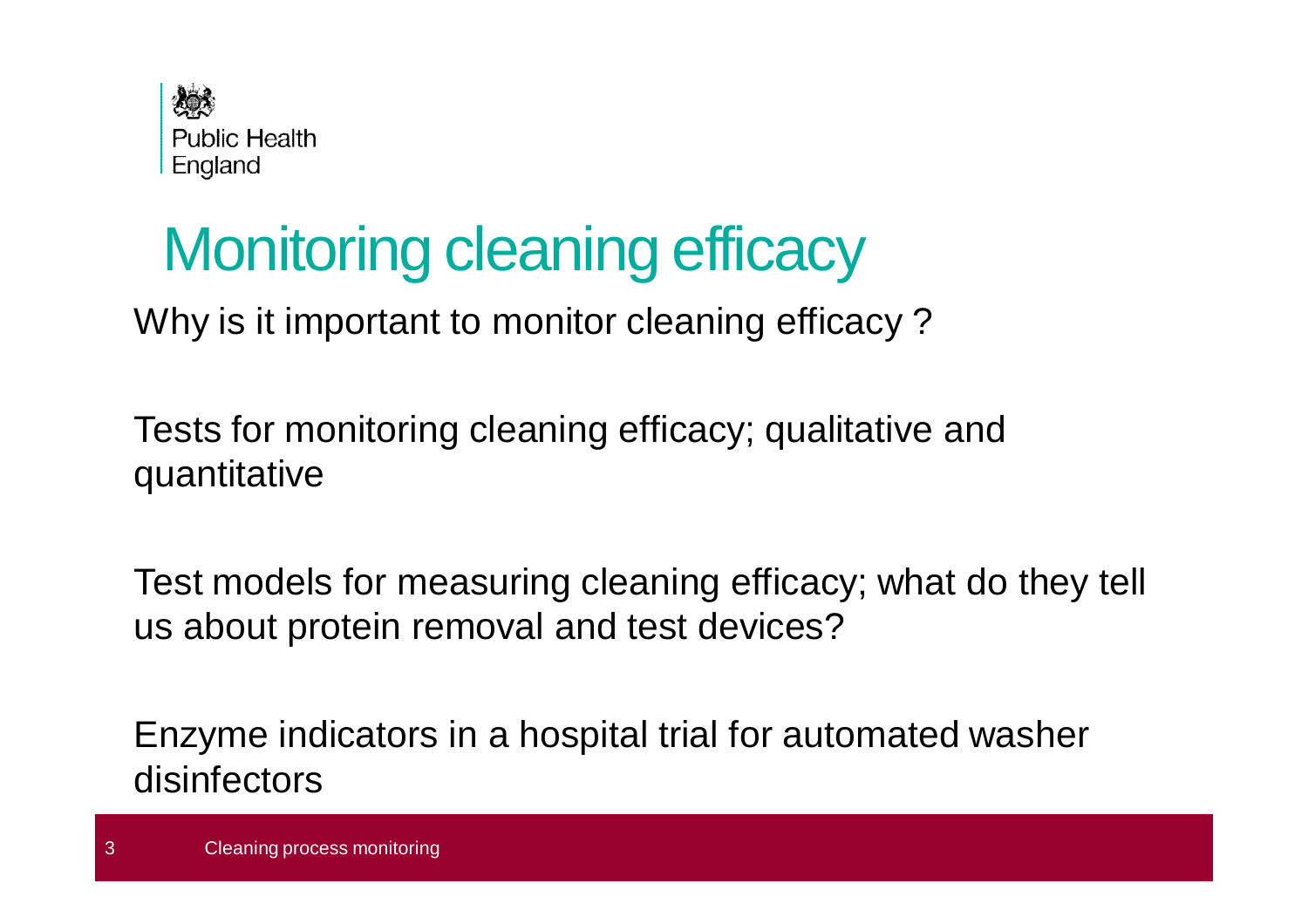

# How do you tell if something is clean ?



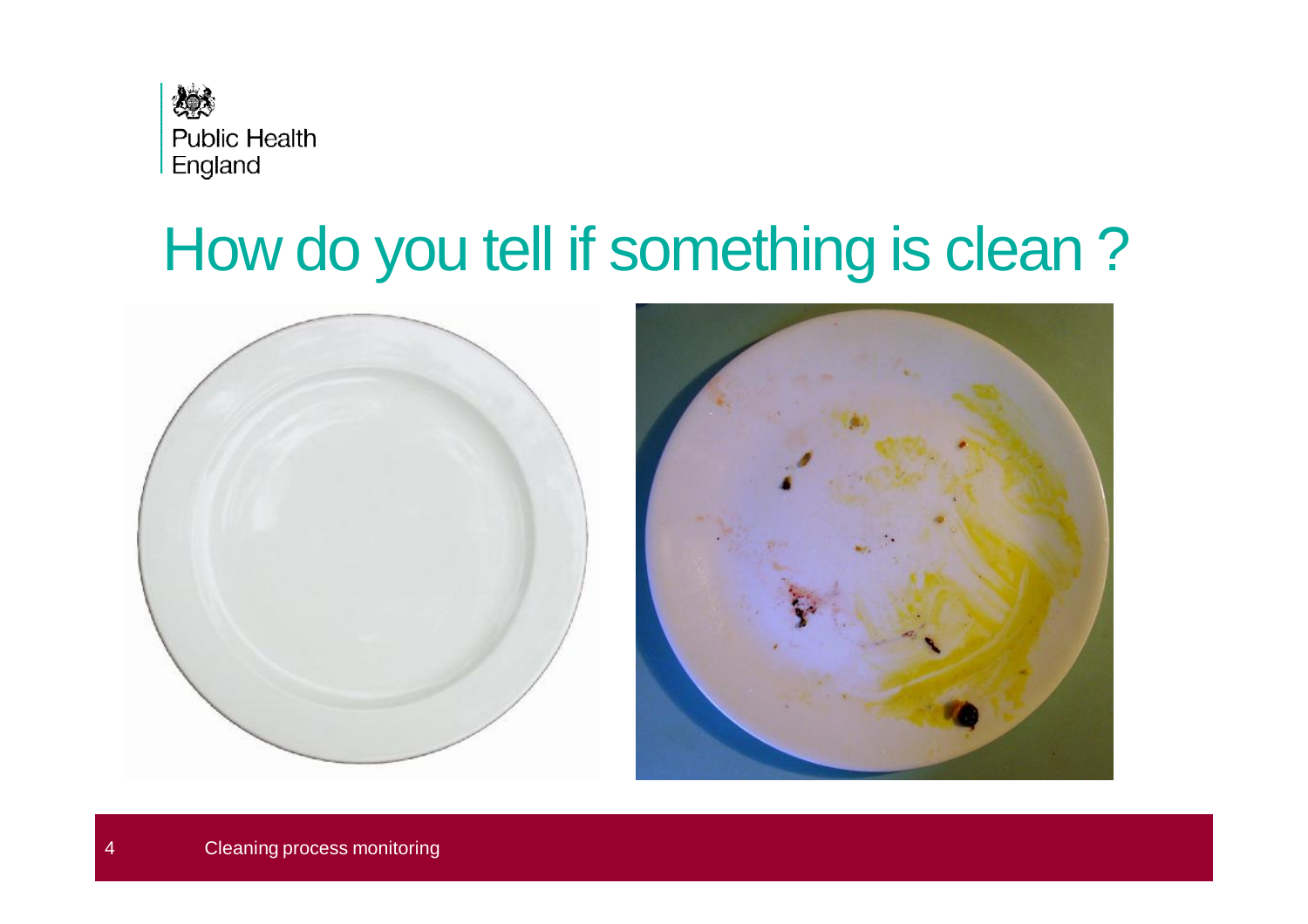

# And where it really matters !

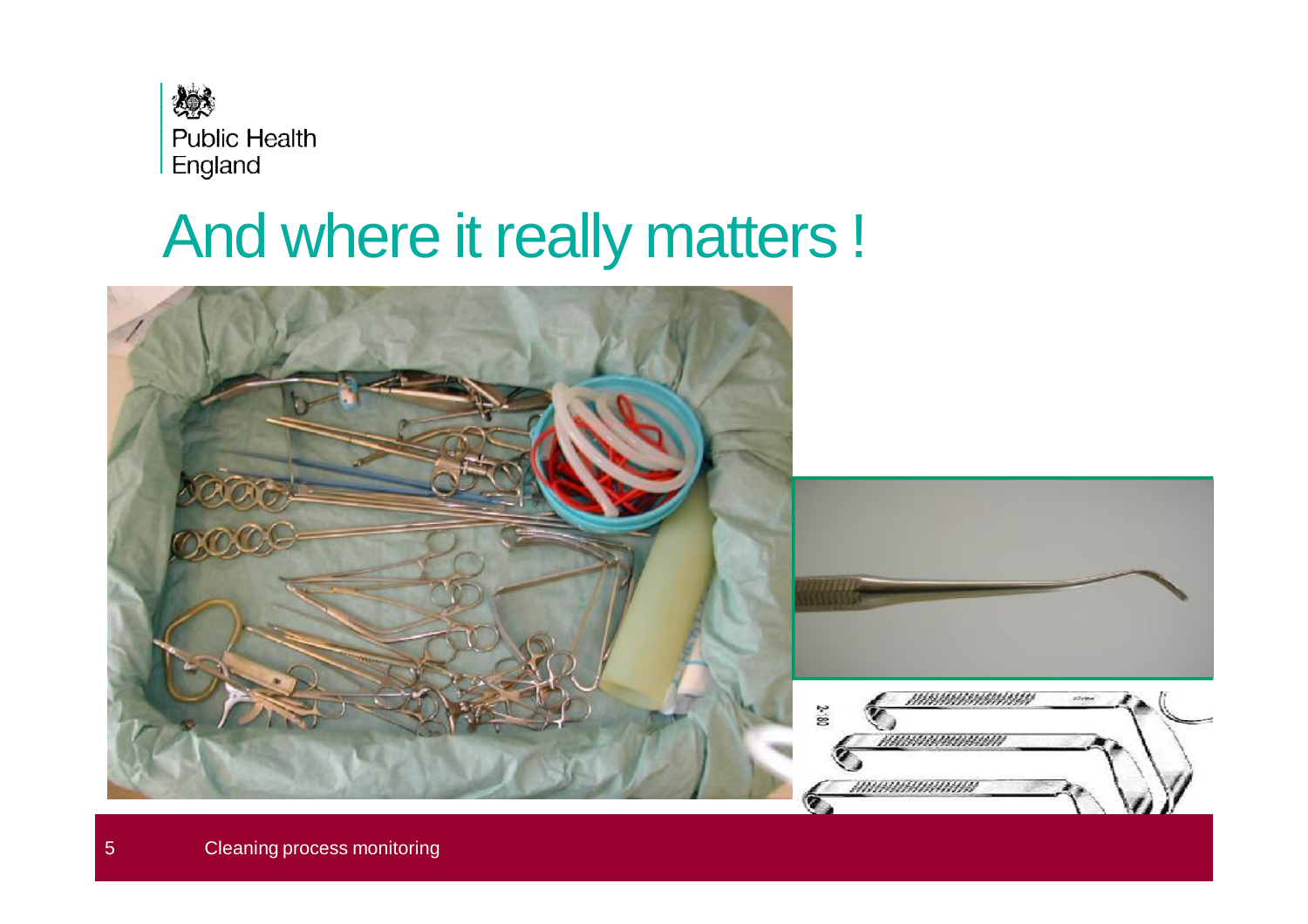

# The life-cycle of a surgical instrument



New alkaline or protease cleaning formulations; including several to control prions

#### Visual inspection

Assessment of protein residue (surrogate for prion removal)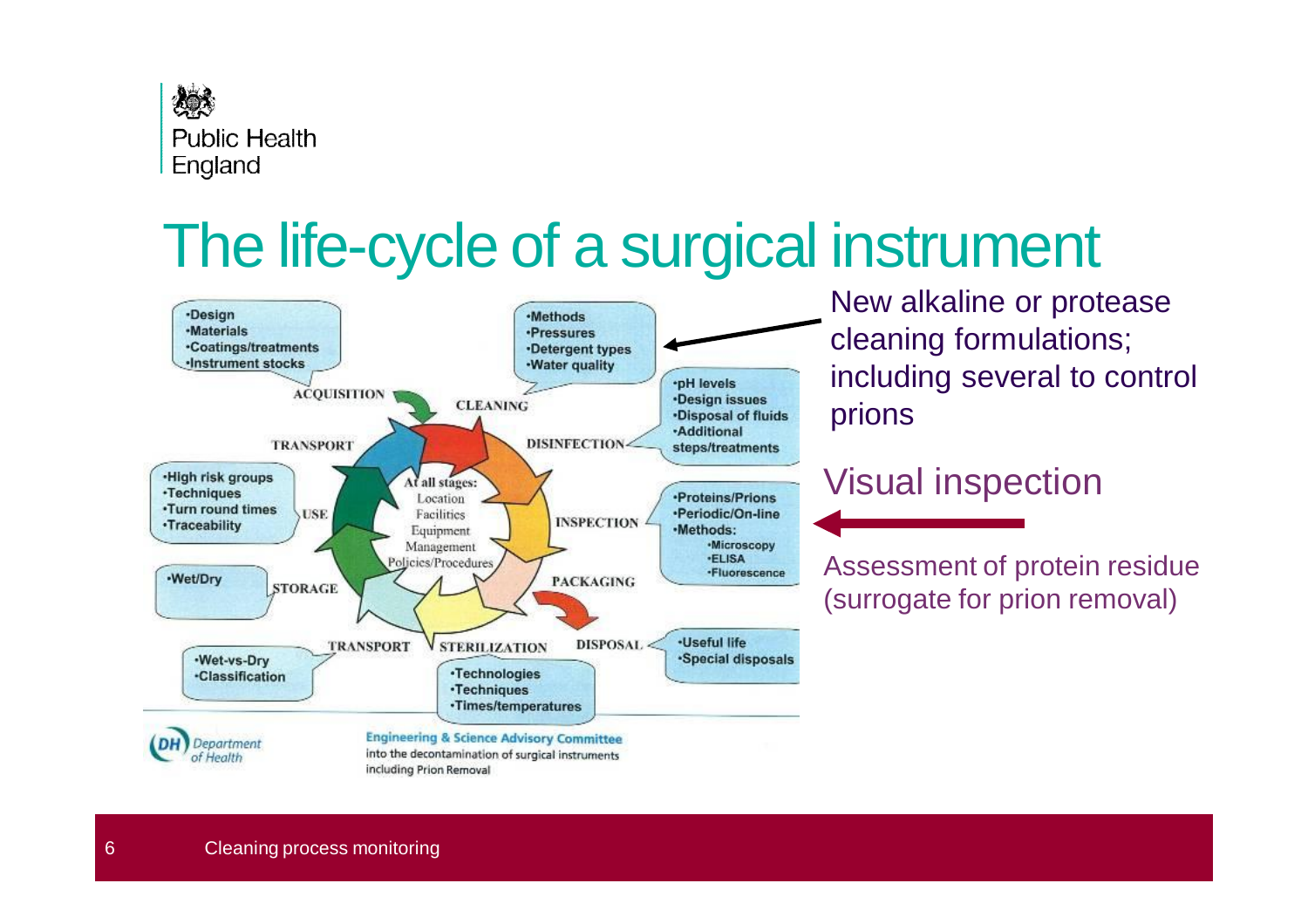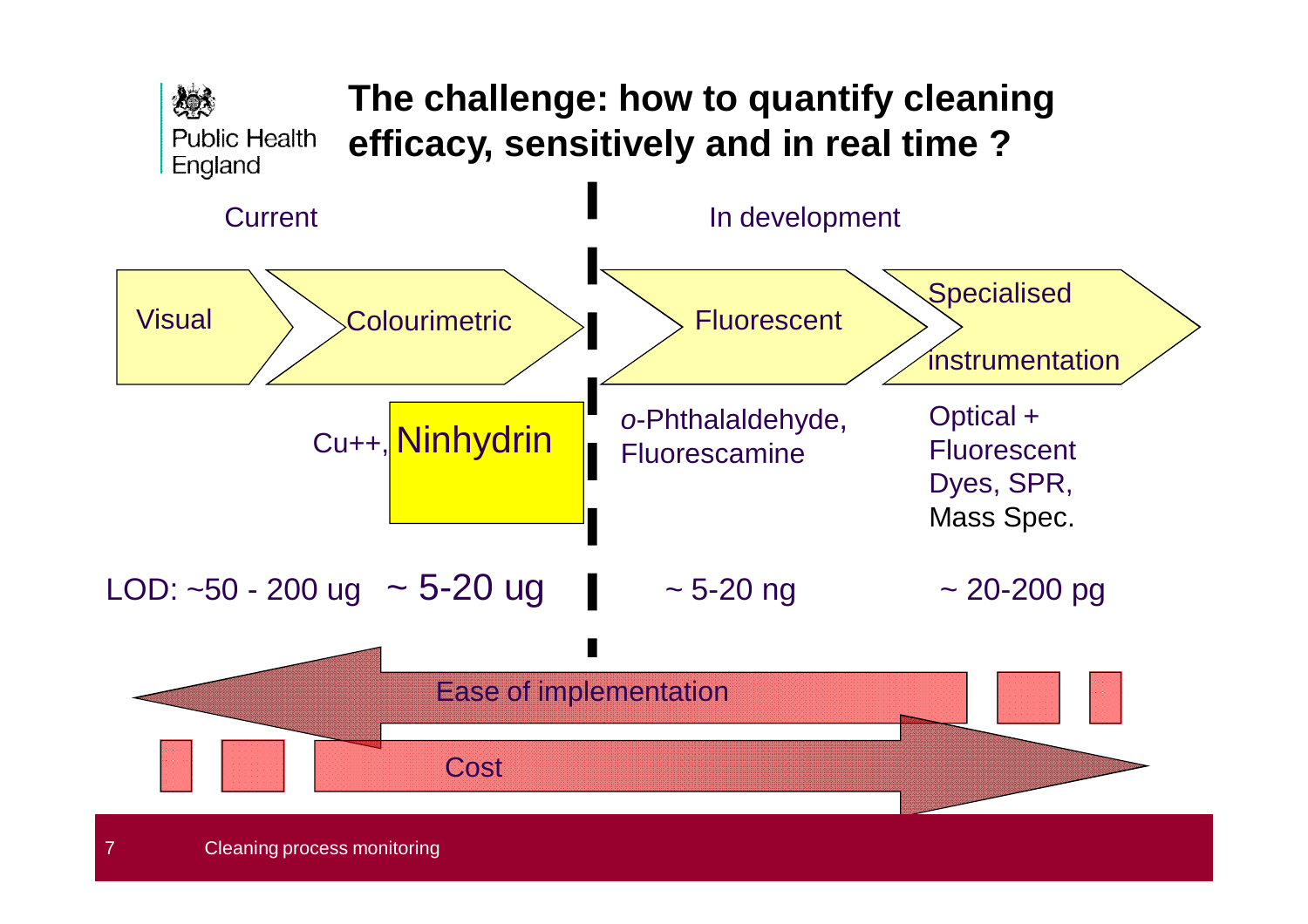#### **Qualitative measures for assessing Public Health** England **process performance: wash**



独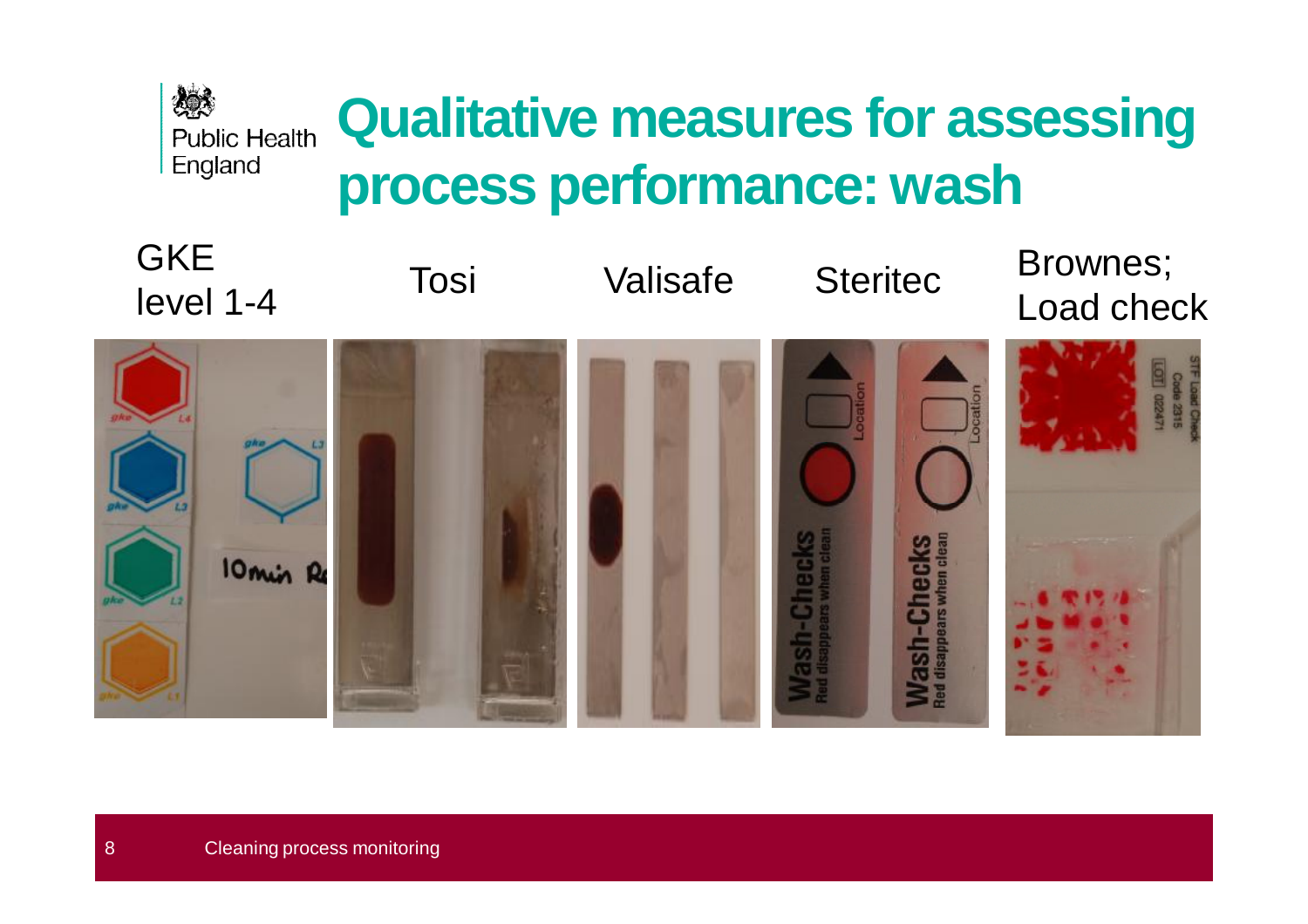

# **Basis of rapid detection systems**

Ø Thermostable adenylate kinases (tAKs) Ø Isolated from thermophilic bacteria in volcanic springs; *Sulpholobus acidocaldarius*

 $2$  ADP  $\overrightarrow{2}$  AMP + ATP Light Luciferin /luciferase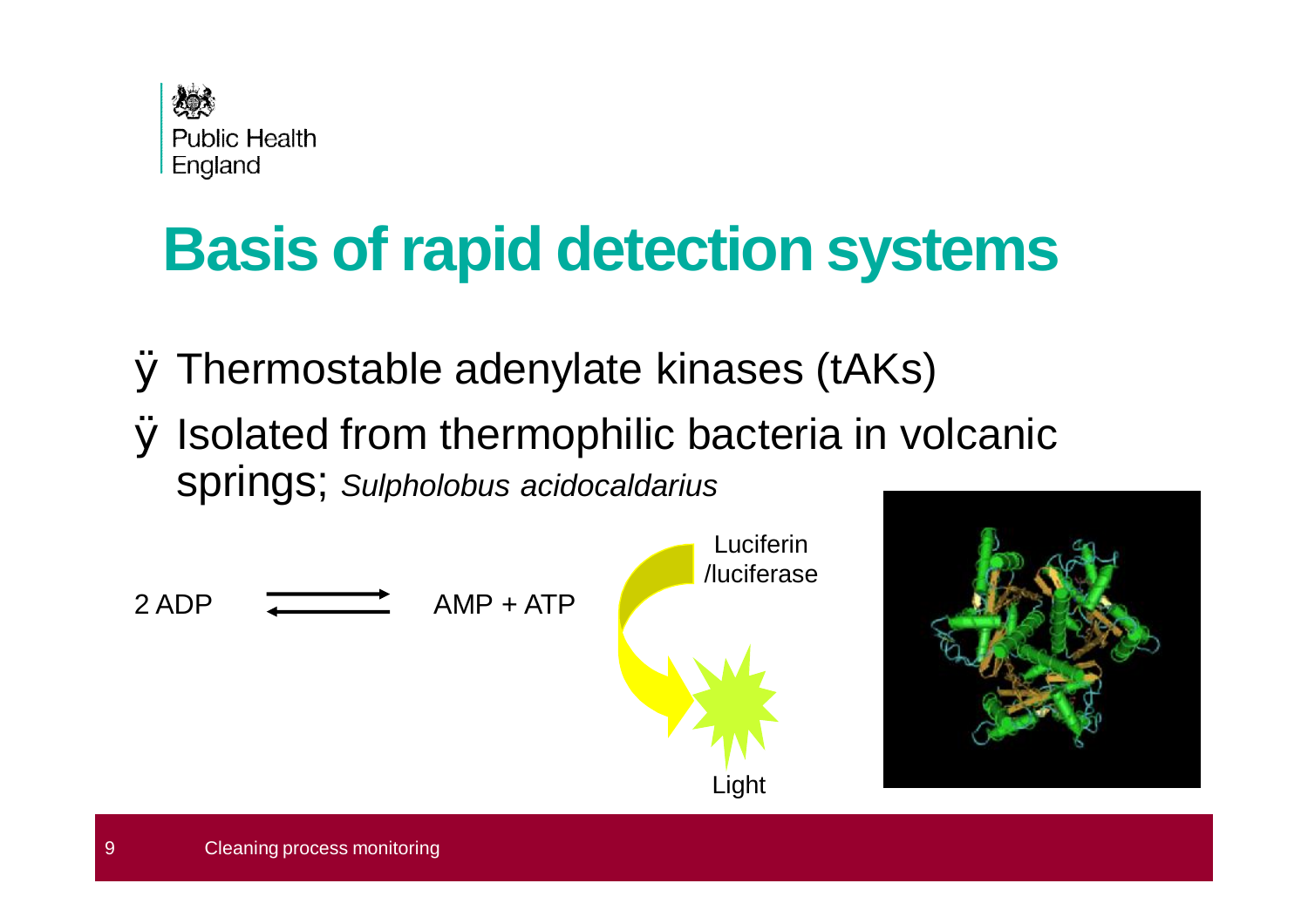

## **Developing a technology - fit for purpose**

- Ø Projects have been carried out working closely with NHS staff
- Ø Projects funded by Department of Health (New and Emerging Applications of Technology) and NIHR (Invention for Innovation).
- Ø Carried out in collaboration with Peter Wells, Salisbury District Hospital

#### **Device needs to be:**

Quick and easy to use Unambiguous Sensitive and specific

**Traceable** 

*<u>u</u>*2-minute assay by end user üQuantifiable measure - "Pass/Fail" **ULimit of detection 30pg** üDownload to PC to follow trends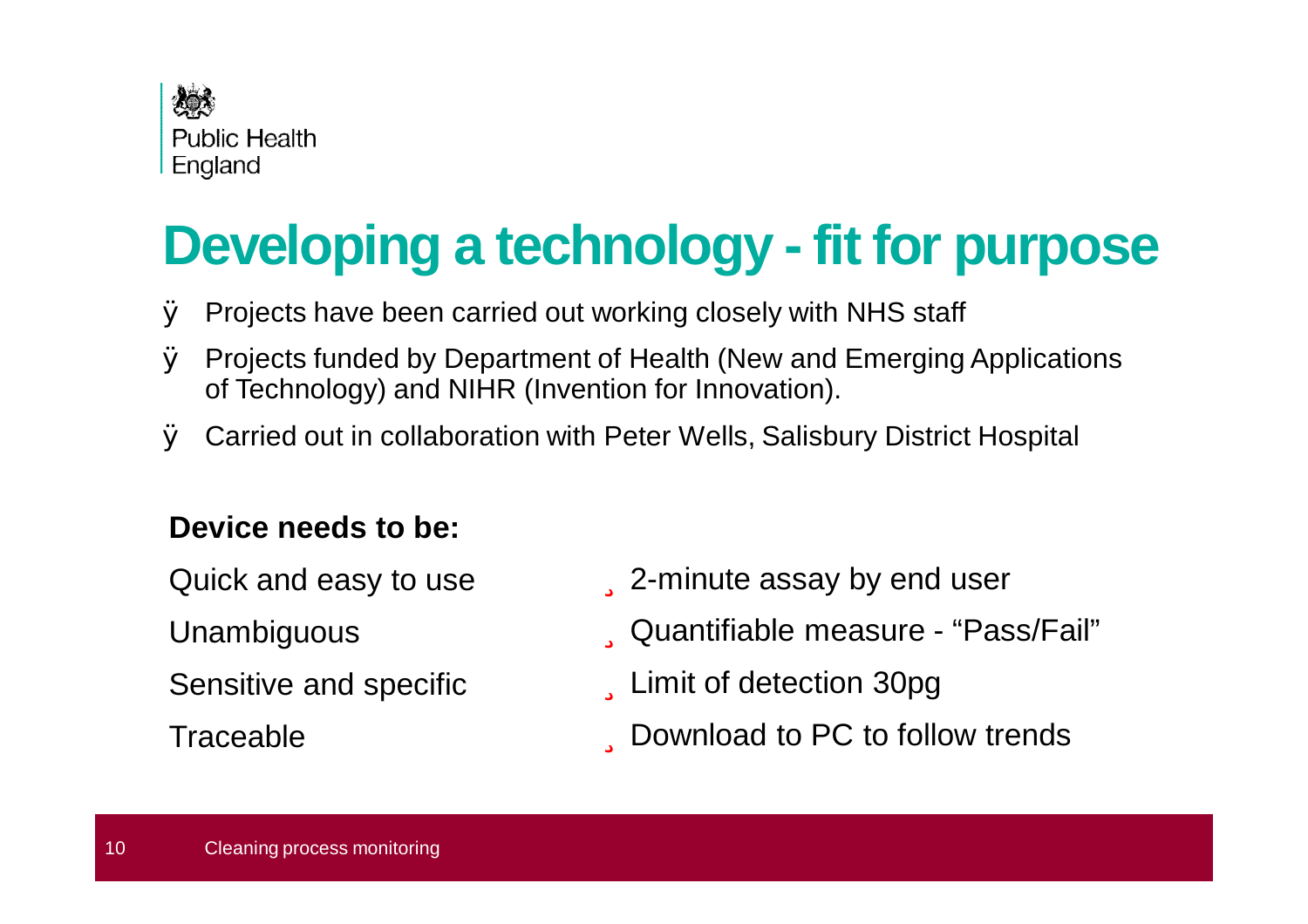## **Quantitative measurement of Public Health cleaning efficacy**



梅

England



- Ø Surrogate measure of cleaning efficacy
- Ø Test measures tAK enzyme remaining at the end of process
- Ø Quantifiable measure of cleaning efficacy
- Ø Various systems for measurement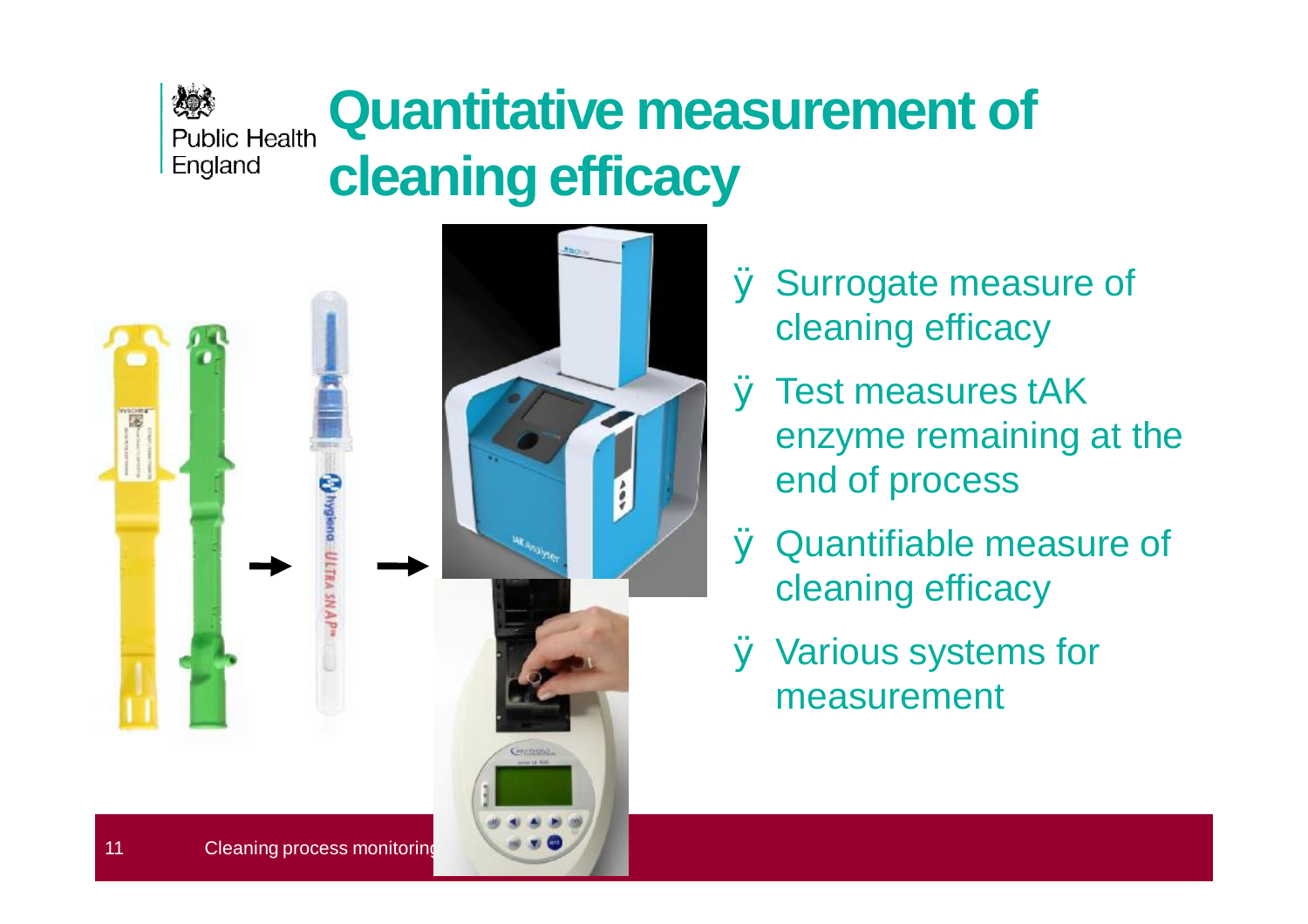

## **Devices used to quantitatively compare cleaning efficacy**



#### **Ungurs et al; J. Hosp Inf 2010**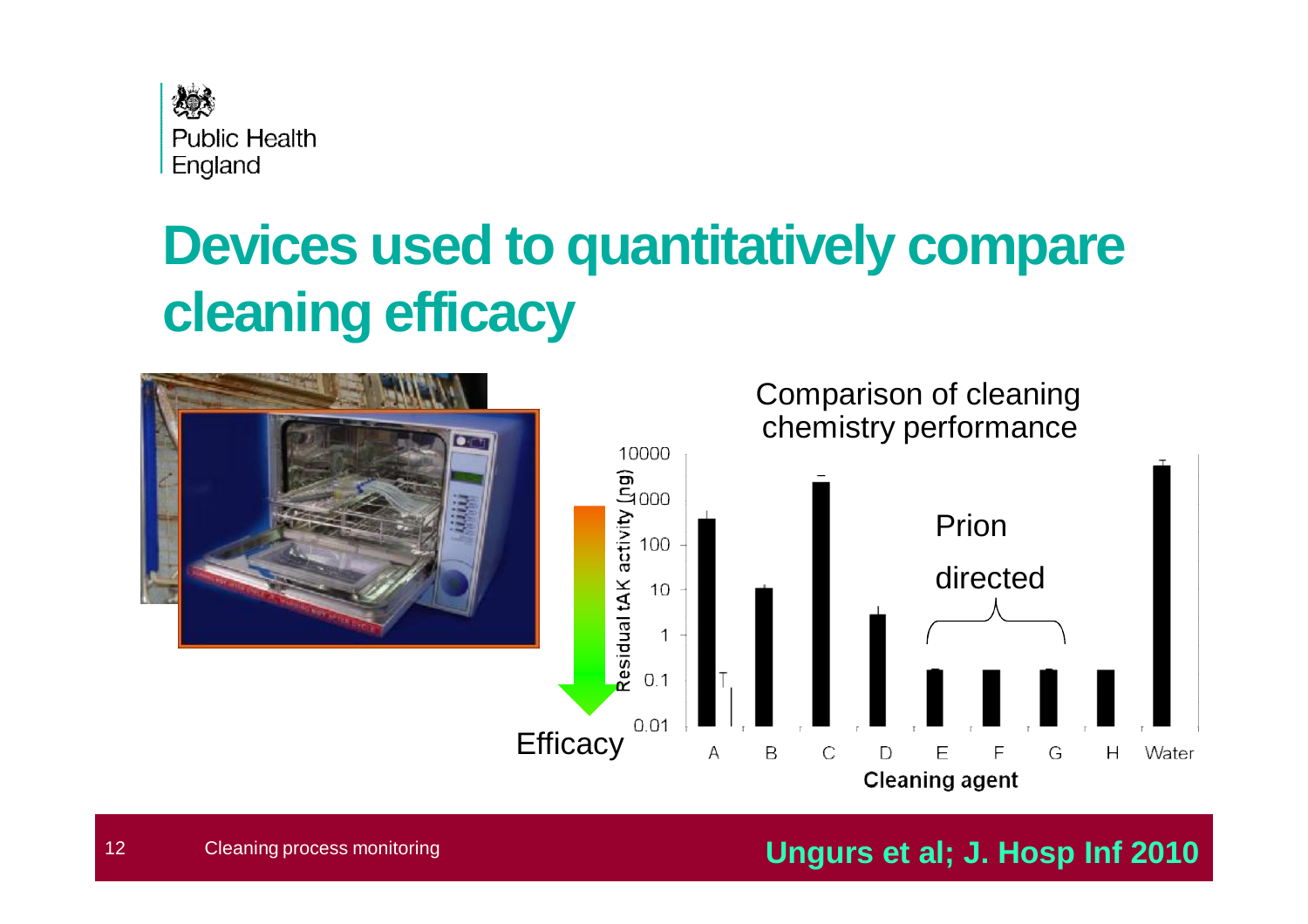

## **Setting up standardised testrigs for assessing cleaning efficacy: benchmarked against AWDs**

#### **Standard test rig**

**Time:** As required in test protocol **Temperature of wash:** As required in test protocol **Chemistry / Dosage:** As required in test protocol Test material *Pump Speed: 260rpm RPM of plate (diameter 30cm): 40 Spray: 5cm* rotating plate

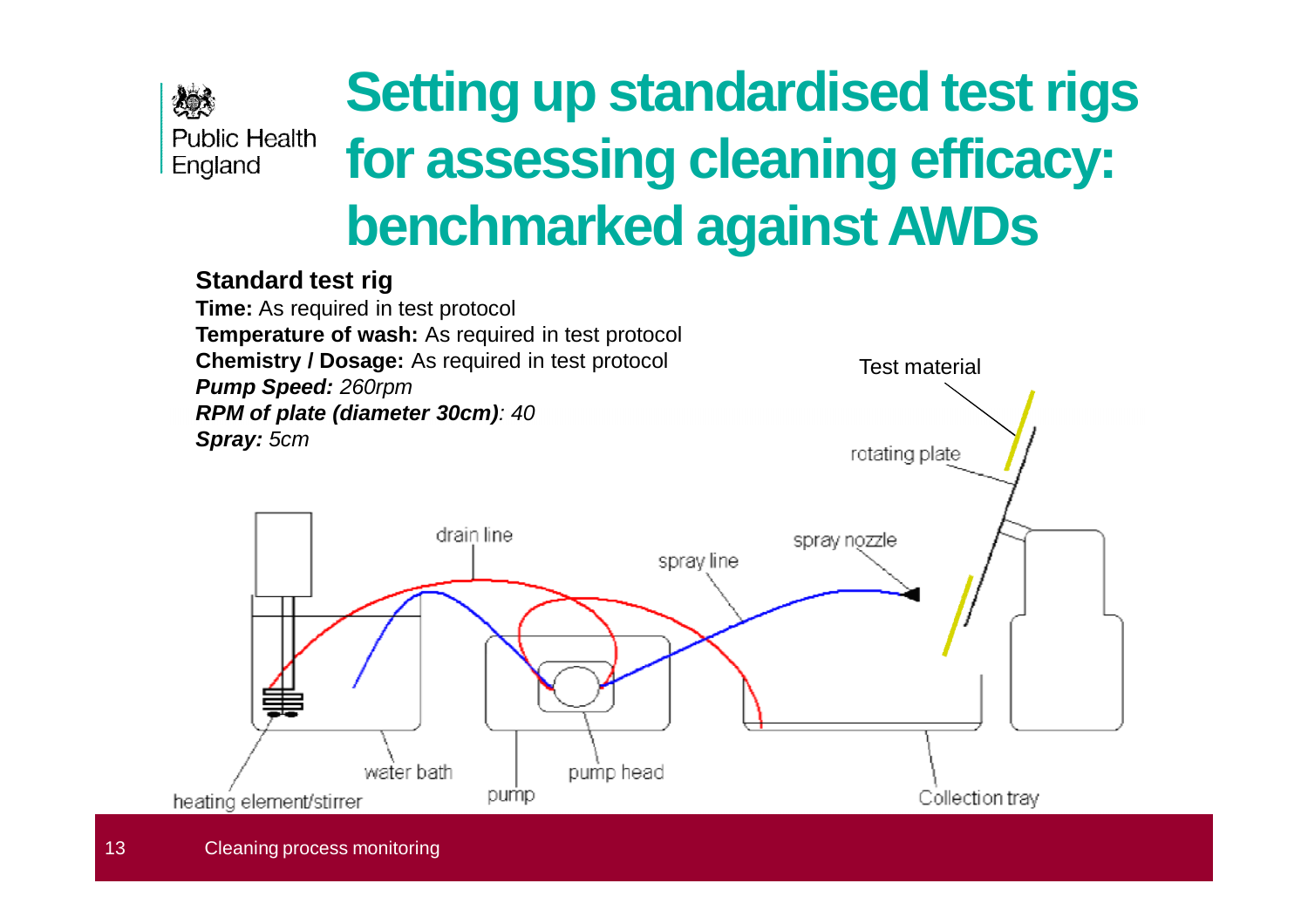#### 燃 **Public Health** England

## Critical cleaning parameters: automated washer disinfector

| <b>Test</b><br>Parameter          | Min - Max                                               | <b>Standard</b><br>setting when<br>not being<br>varied | <b>Number of conditions tested</b> |
|-----------------------------------|---------------------------------------------------------|--------------------------------------------------------|------------------------------------|
| Main wash<br>time (mins)          | 0-30 and extended                                       | 15                                                     | 6(0,1,3,5,15,30)                   |
| <b>Water Temp</b><br>$(^\circ C)$ | ambient-50                                              | 40                                                     | 4 (ambient (recorded), 30, 40, 50) |
| Detergent<br>Dosing (%)           | $0 - 150\%$ (100% =<br>manufacture's<br>recommendation) | 100%                                                   | 7 (0,2,5,10,25,50,100,150)         |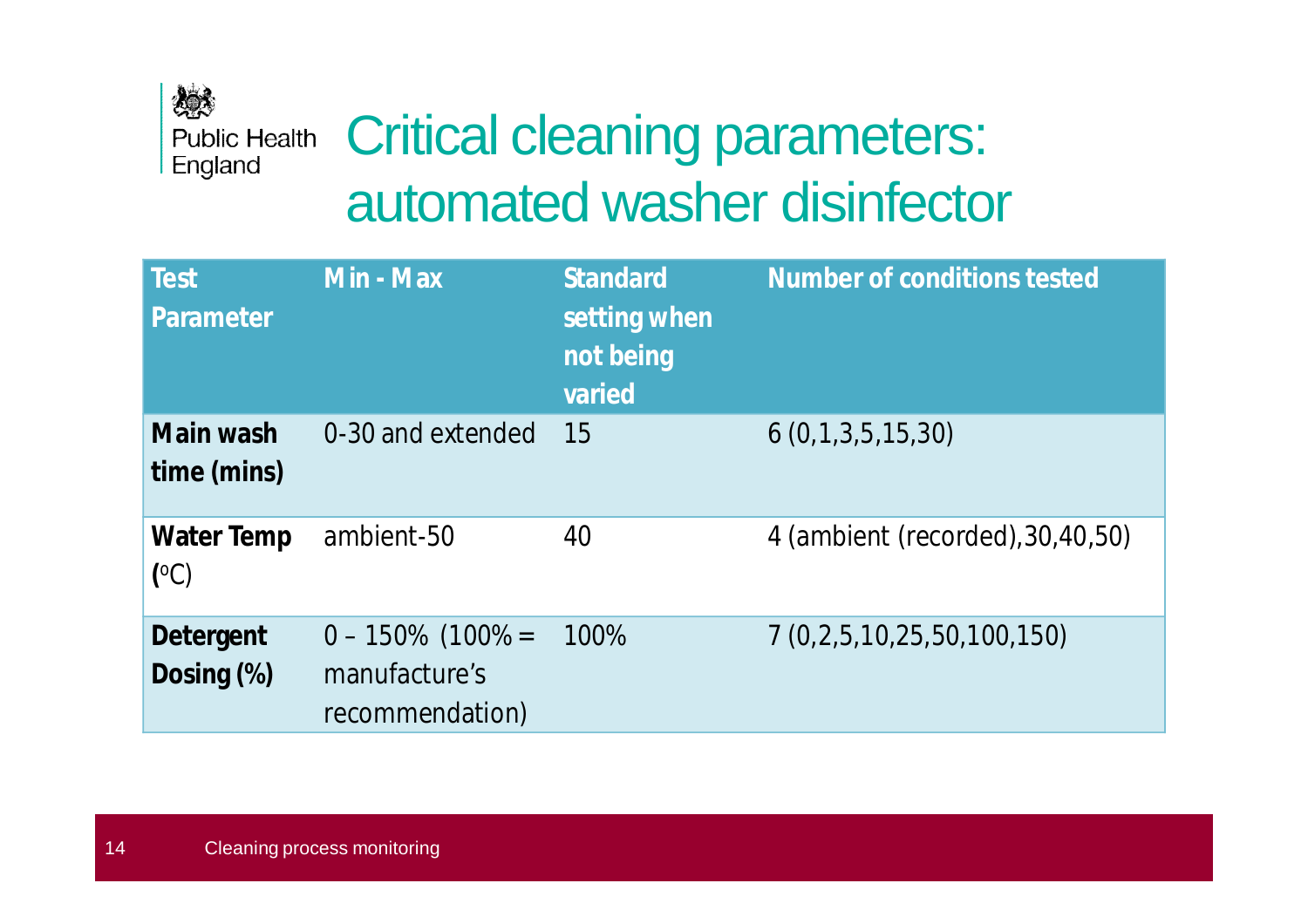

#### **Analysis of residual tAK concentration with wash time**



Standard wash; minutes, °C Detergent F; 2ml/l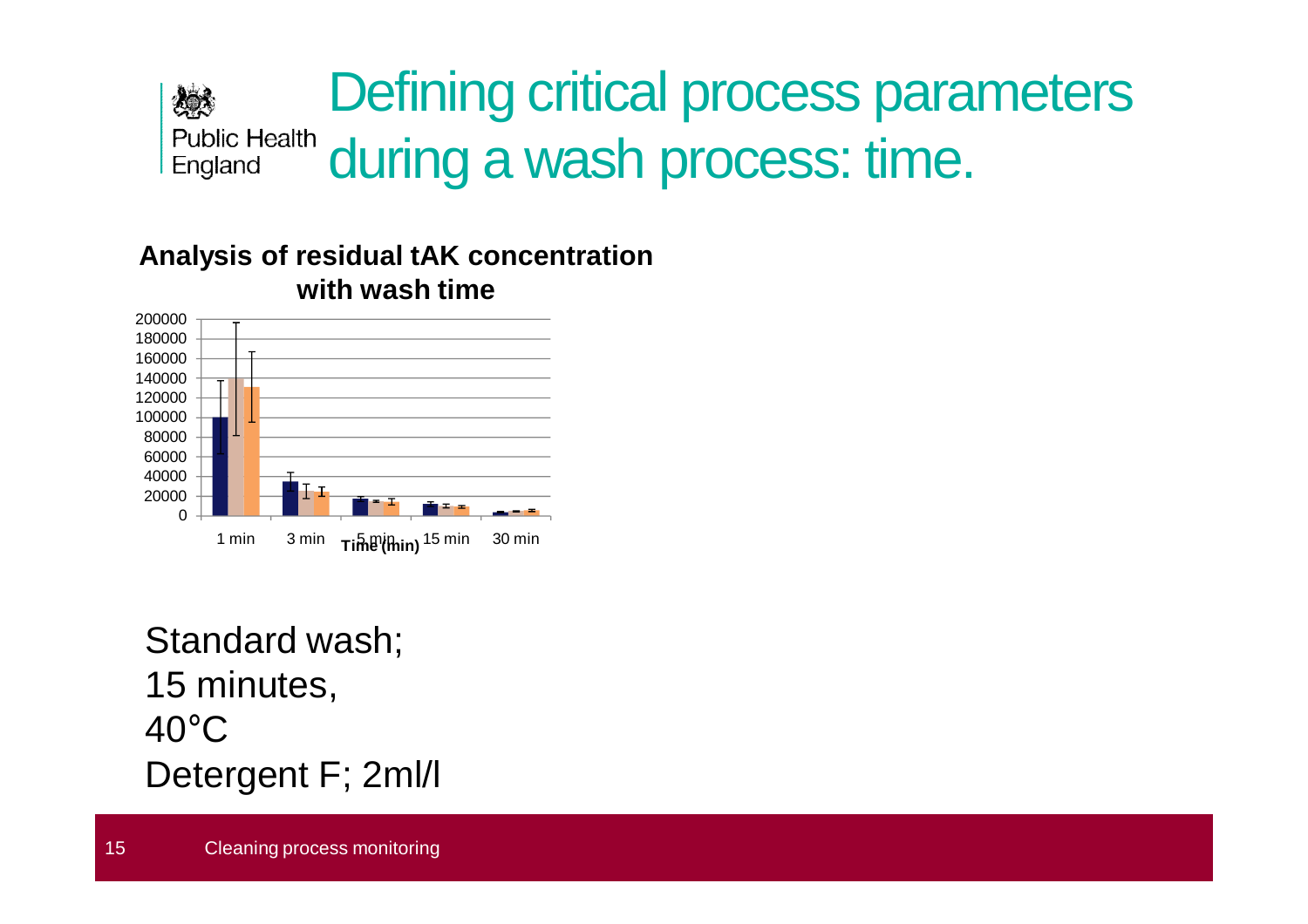### Defining critical process parameters 娘 Public Health during a wash process: time.

**Analysis of residual tAK concentration with extended wash time** 9000 **Te** 8000 **st**  7000 **1** 6000  $\Rightarrow$  5000  $\vec{e}$  4000 **Te** 3000 **st**  2000 1000 **2**  $\Omega$ 15<sub>mir</sub> 30min 60<sub>min</sub> 120min wash time **Te** Standard wash; **st**  15 minutes, **1** 40°C

Detergent F; 2ml/l

**Commercial indicators; visual scores**



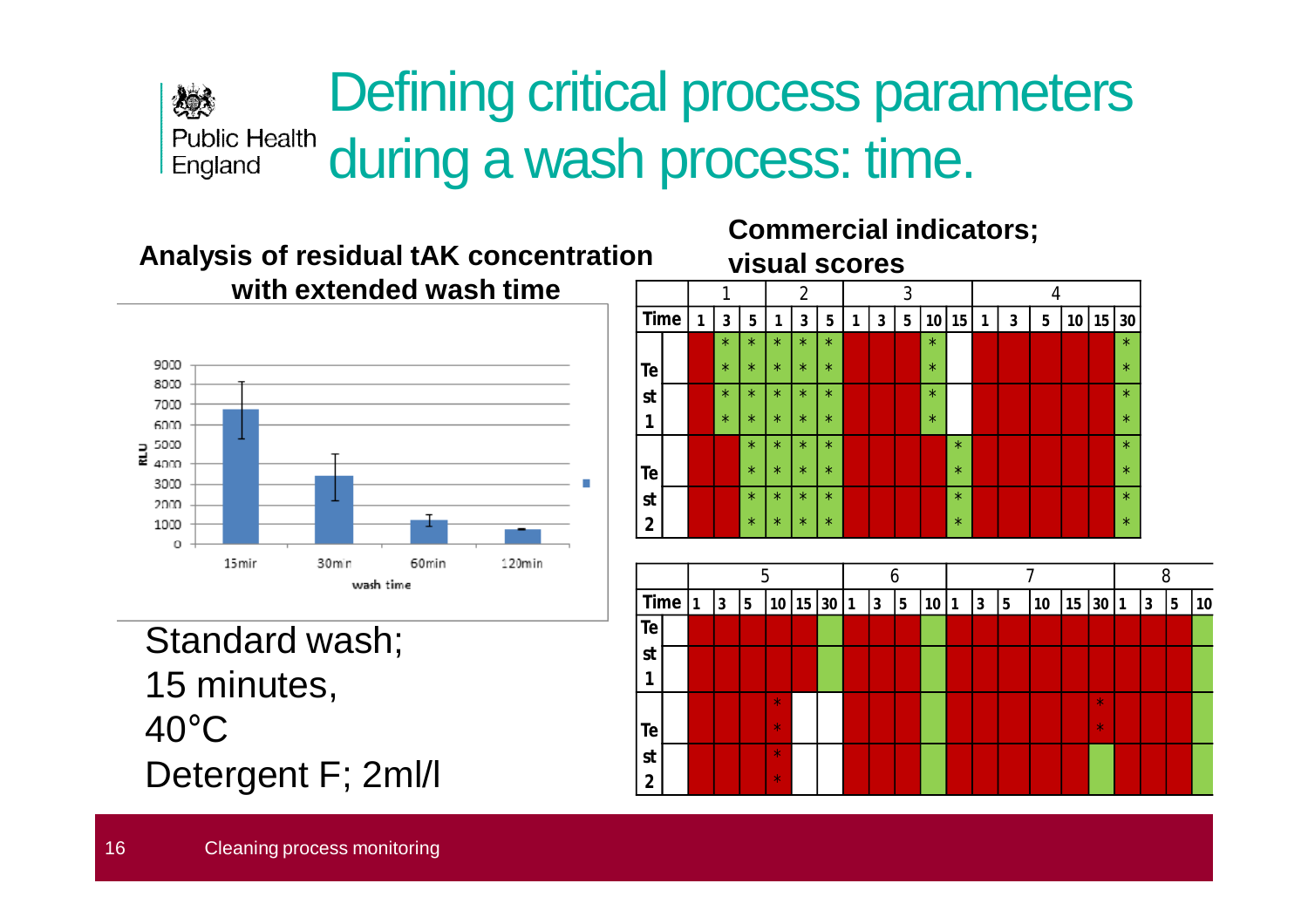### Defining critical process parameters 娘 Public Health during a wash process: time.

**Commercial indicators; visual scores**

**Commercial indicators; quantification by densitometry** 

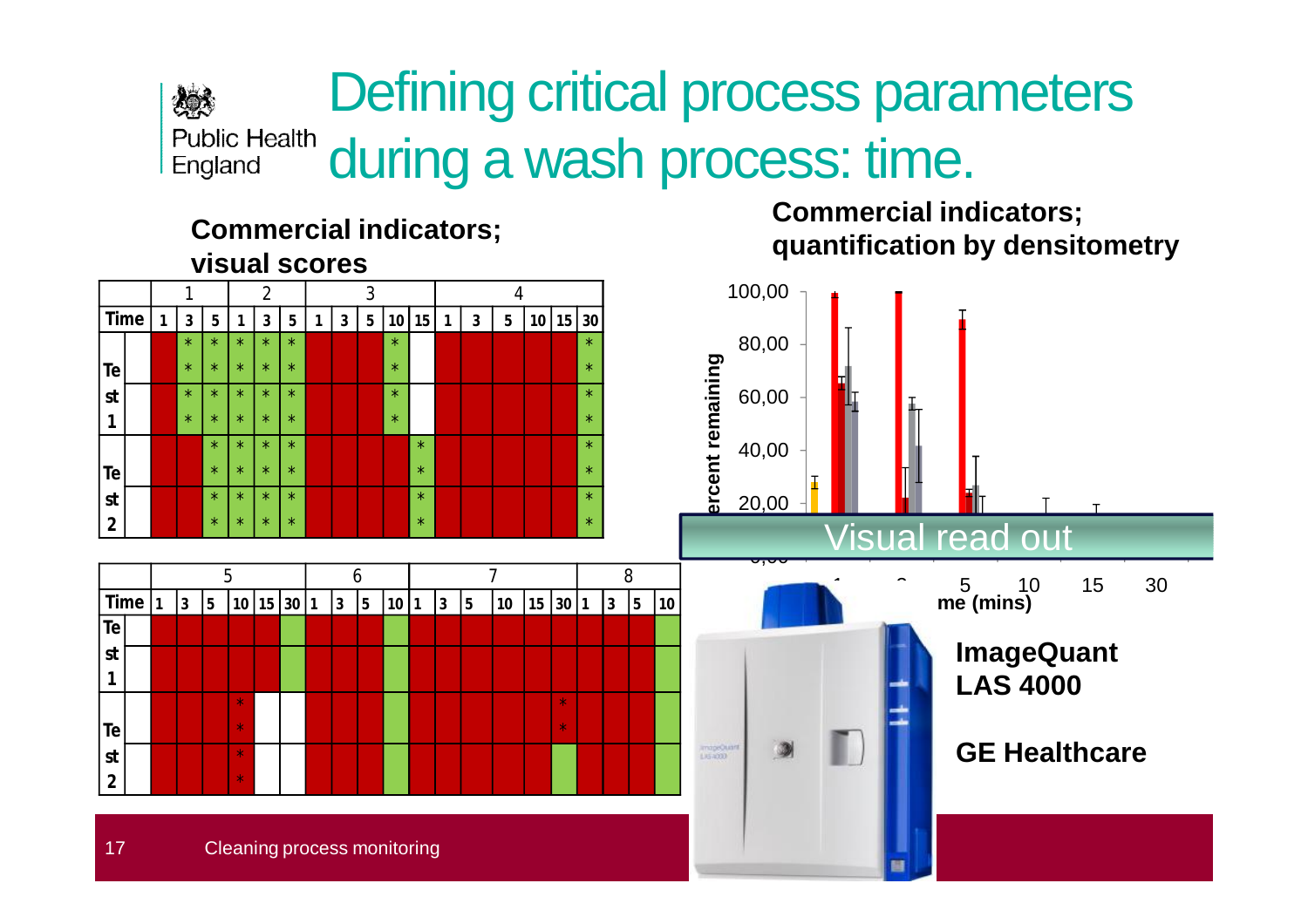### Defining critical process parameters 独 Public Health during a wash process: dose

**Detergent : Indicator:** 1



### **Commercial indicators**

**Detergent** 0 2 5 10 25 50 100 0 2 5 10 0 2 5 10 25 0 2 5 10 25 50 100

**Indicator:** 5 6 7 8

0 2 5 10 25 0 2 5 0 2 5 10 25 50 100 0 2 5 10 25 50 100

\*\* \*\* \*\* \*\* \*\* \*\* \*\* \*\*

 $\star$ 

2 3 4



\*\* \*\* \*\*

¥¥.

Standard wash 15 minutes, 40°C Detergent F 2ml/l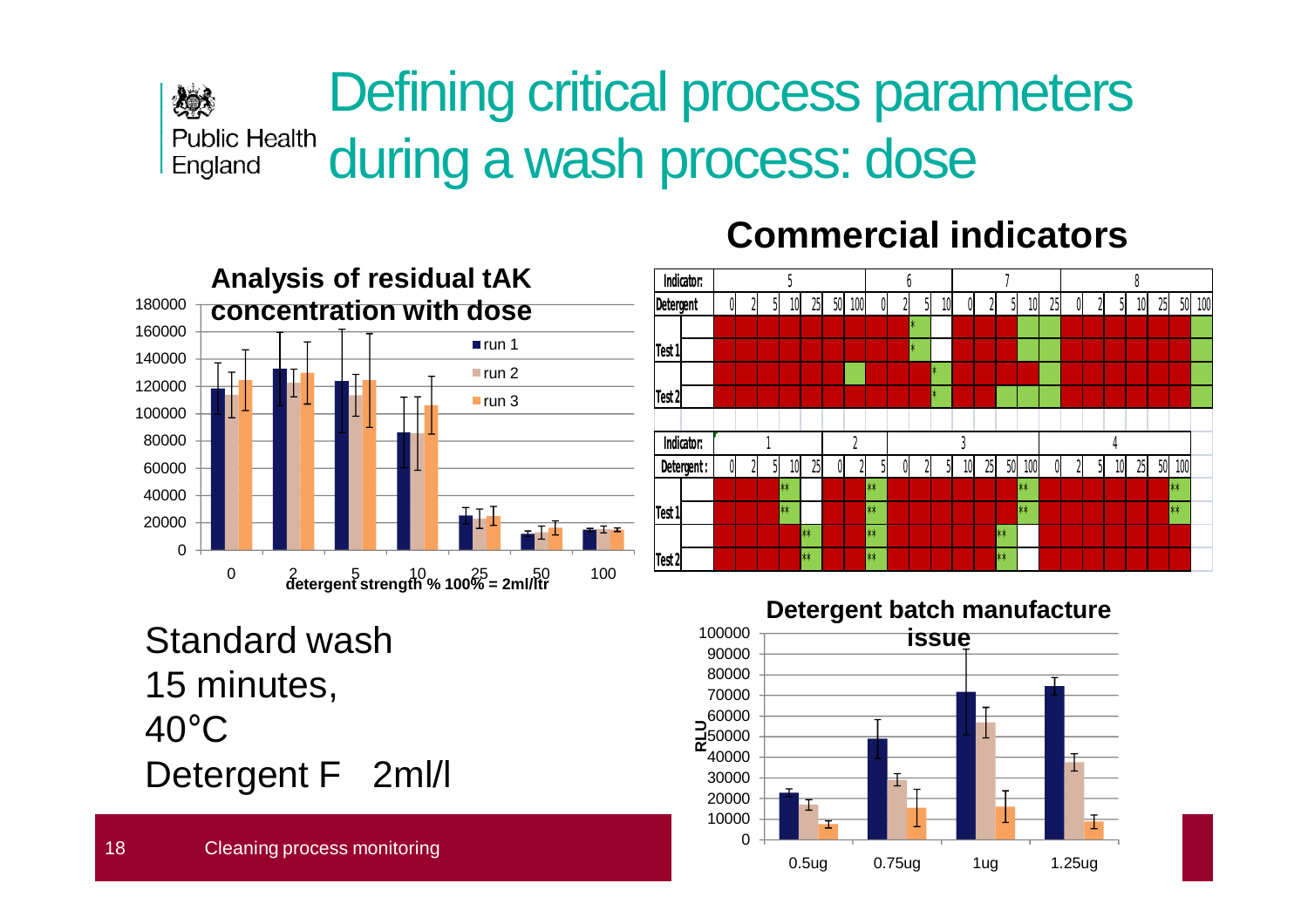#### Defining critical process parameters 想 **Public Health** during a wash process: temperature England



| Indicator |                  | 1            | $\overline{2}$  | 3   |    | 4      |                 |        |                 |        |      |                 |
|-----------|------------------|--------------|-----------------|-----|----|--------|-----------------|--------|-----------------|--------|------|-----------------|
| Temp (°C) |                  | Amb          | Amb             | Amb | 30 | 40     |                 | 50 Amb | 30 <sub>l</sub> | 40     | 50   |                 |
|           | Rep 1            | $**$         | $\star$         |     |    |        | $***$           |        |                 |        | $**$ |                 |
| Test 1    | Rep <sub>2</sub> | $**$         | $\star$         |     |    |        | $***$           |        |                 |        | $**$ |                 |
|           | Rep 1            | $**$         | $\star$         |     |    |        | $***$           |        |                 |        | $**$ |                 |
| Test 2    | Rep 2            | $\star\star$ |                 |     |    |        | $***$           |        |                 |        | $**$ |                 |
|           |                  |              |                 |     |    |        |                 |        |                 |        |      |                 |
|           |                  |              |                 |     |    |        |                 |        |                 |        |      |                 |
|           | Indicator        |              | 5               |     |    |        |                 | 6      |                 |        |      | 8               |
|           | Temp (°C)        | Amb          | 30 <sub>l</sub> | 40  |    | 50 Amb | 30 <sub>l</sub> | 40     |                 | 50 Amb | Amb  | 30 <sub>l</sub> |
|           | Rep 1            |              |                 |     |    |        |                 |        | $\star$         |        |      |                 |
| Test 1    | Rep 2            |              |                 |     |    |        |                 |        | $\star$         |        |      |                 |
|           | Rep 1            |              |                 |     |    |        |                 |        |                 |        |      |                 |
| Test 2    | Rep 2            |              |                 |     |    |        |                 |        |                 |        |      |                 |

Standard wash 15 minutes, 40°C Detergent F 2ml/l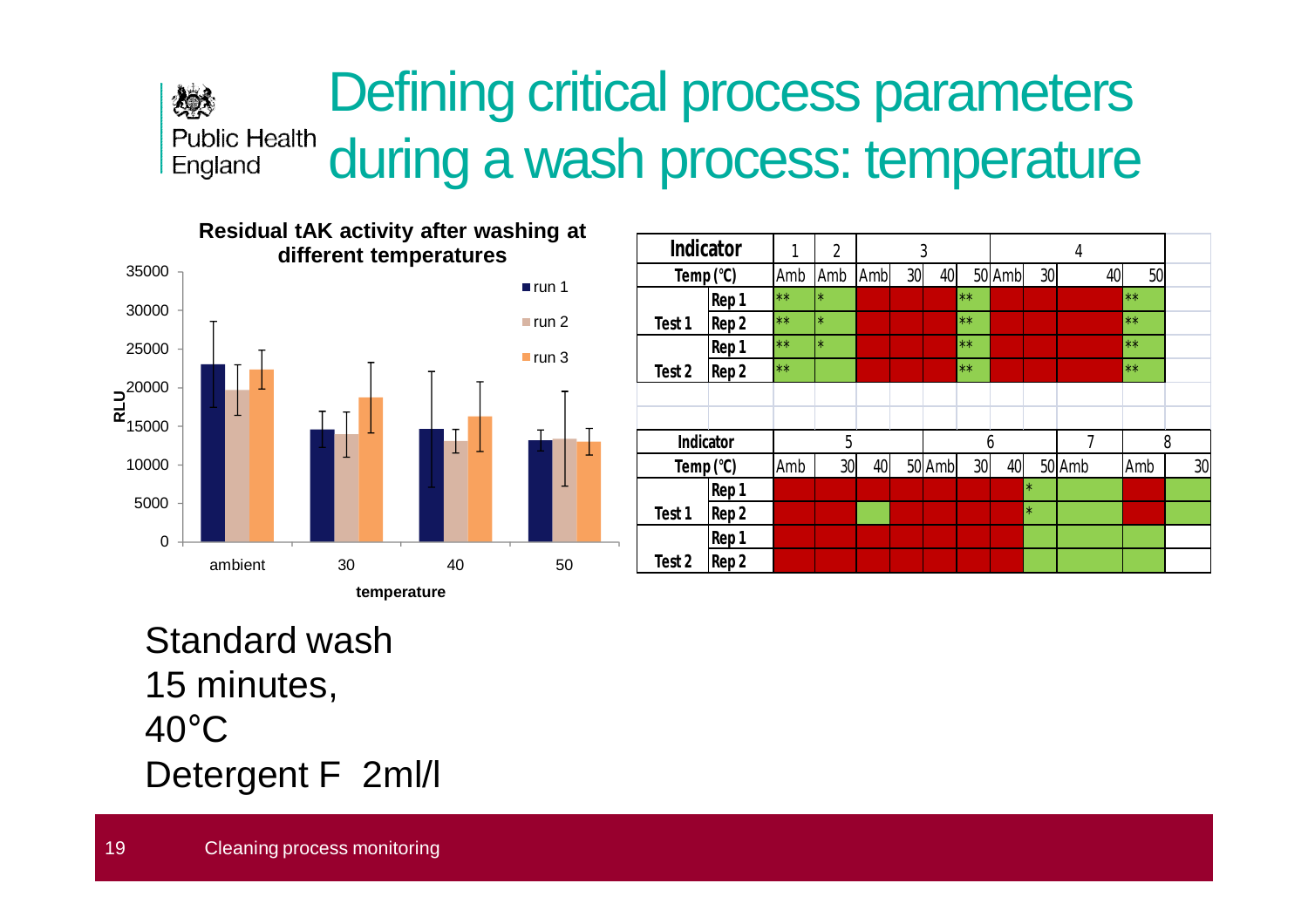

### **Schematic of test rig**



### 5 minute wash, 40°C, Detergent F; Dose 5ml/l Flow rate 375-400ml/min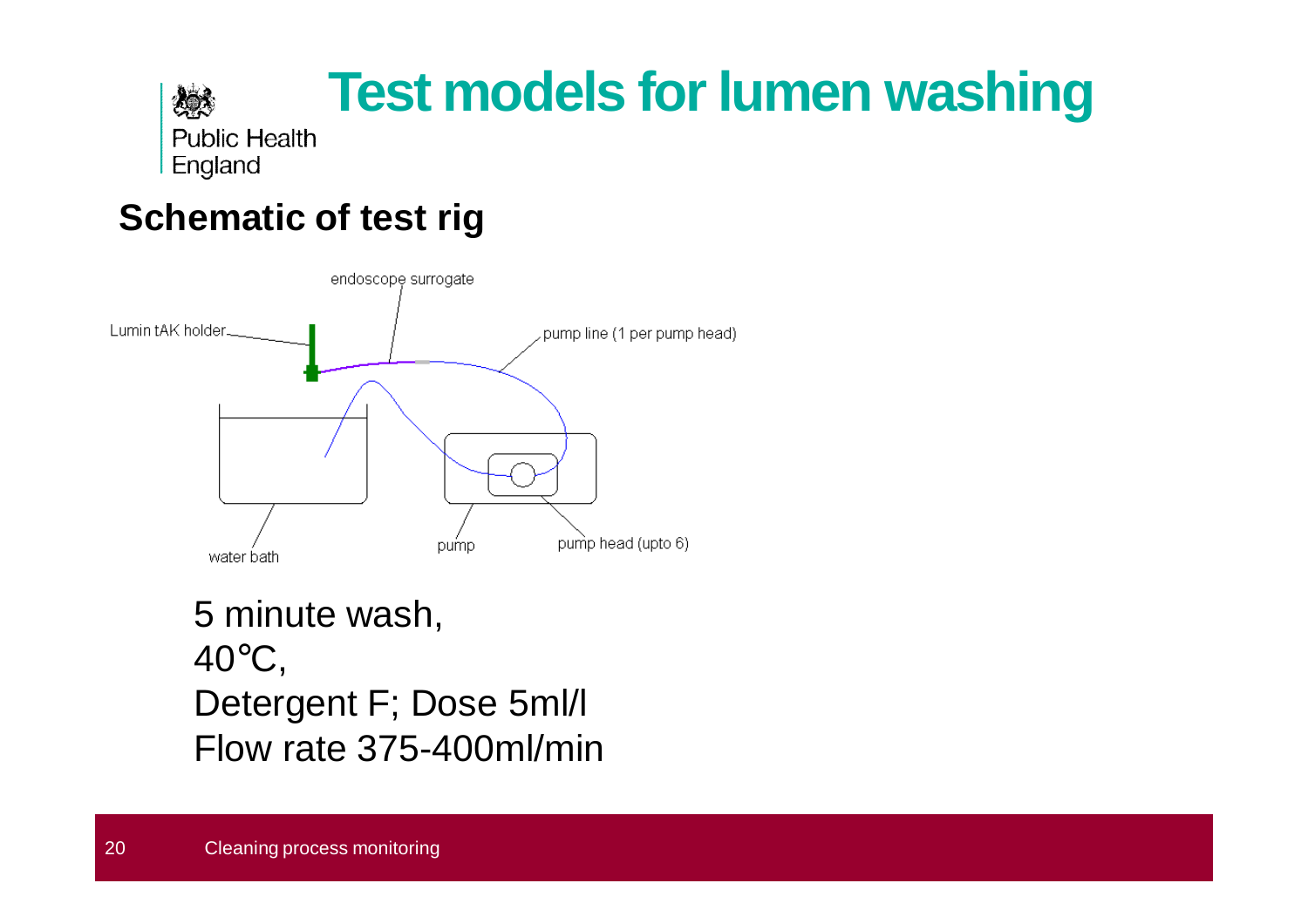#### 燃 **Qualitative measures for assessing Public Health** England **process performance: endoscope**

GKE level 1-4



Tosi Lumen Wash Check H Valisafe

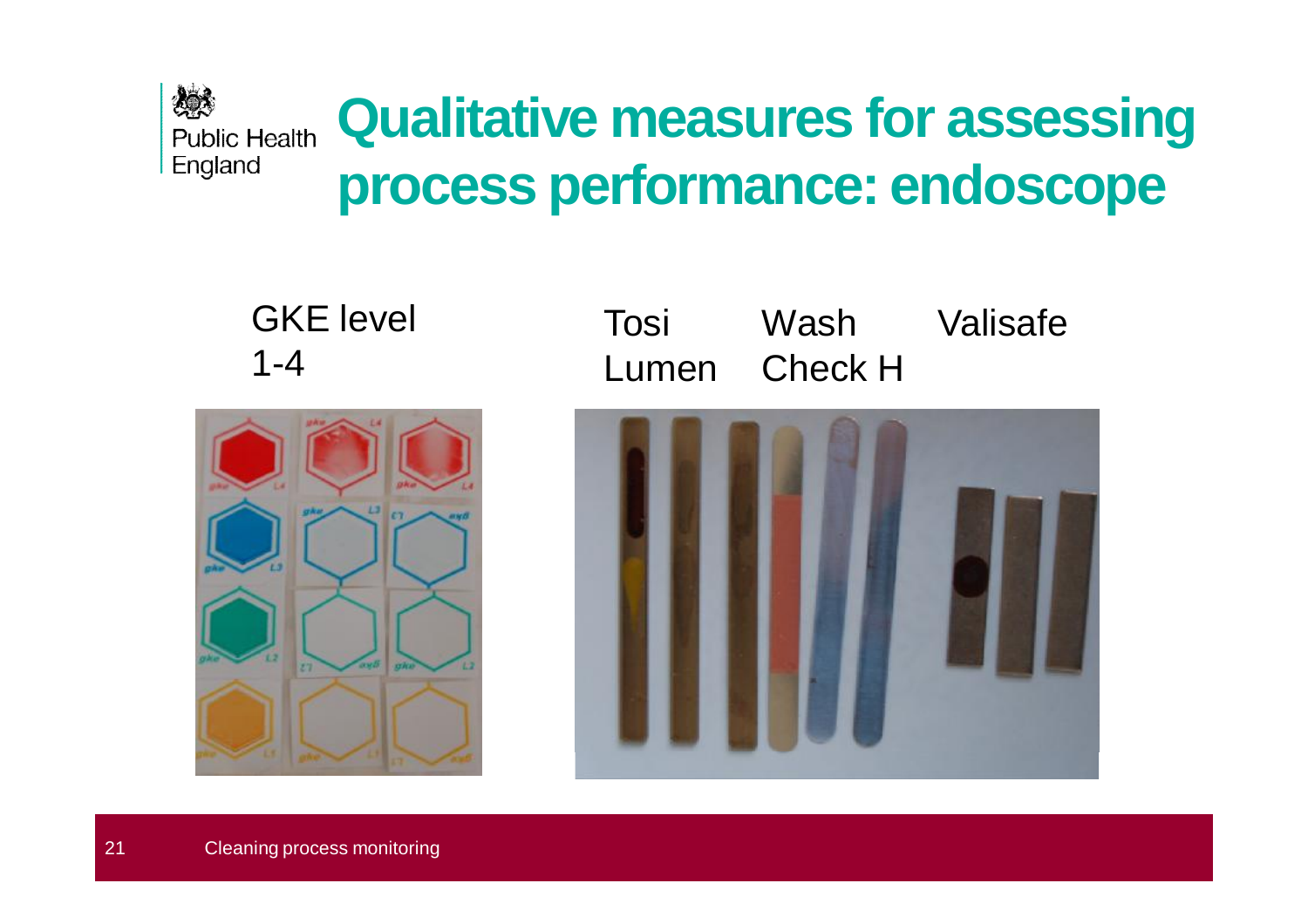## **Critical cleaning parameters:**  娘 **endoscope surrogates**

| <b>Test Parameter Min - Max</b> |                                                    | Standard setting when<br>not being varied | <b>Number of conditions</b><br>tested        |
|---------------------------------|----------------------------------------------------|-------------------------------------------|----------------------------------------------|
| Wash (contact)<br>Time (mins)   | $5 - 20$                                           | 5                                         | 6(1, 2, 3, 5, 10, 15, 20)                    |
| Water Temp<br>$(^{\circ}C)$     | ambient - 50                                       | 40                                        | 4 (ambient (recorded), 30,<br>40,50)         |
| Detergent<br>Dosing $(\%)$      | $0 - 100$<br>manufacturer's<br>recommended<br>dose | 100%                                      | 7 (0,5,10,20,30,50, 100)                     |
| <b>Flow rate</b><br>(mI/min)    | $0 - 400$                                          | Nominally 375-400                         | 9(0, 20, 40, 80, 100, 150)<br>200, 250, 400) |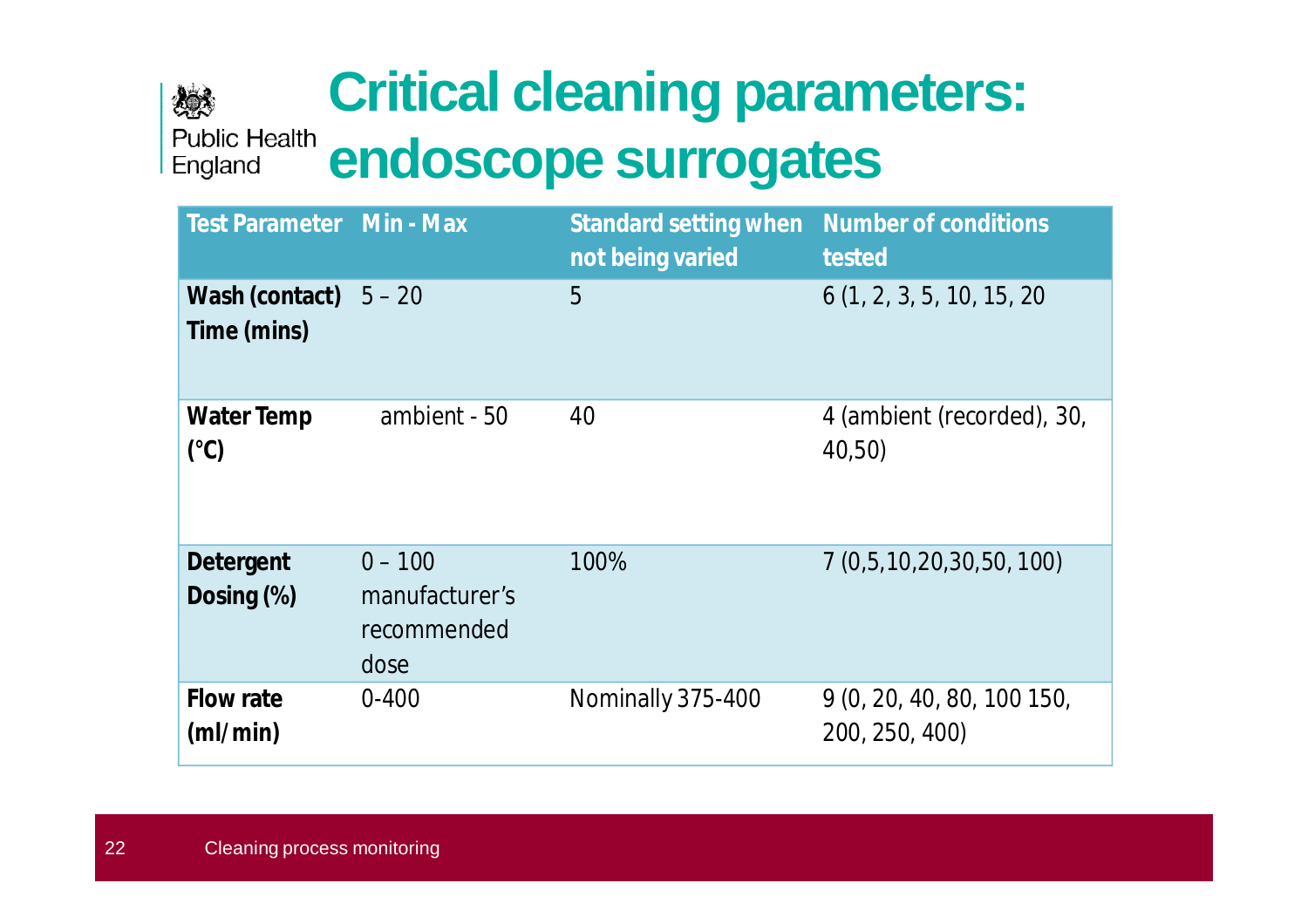#### **Defining critical process parameters**  娘 **Public Health during endoscope washing: time** England



Detergent F; Dose 5ml/l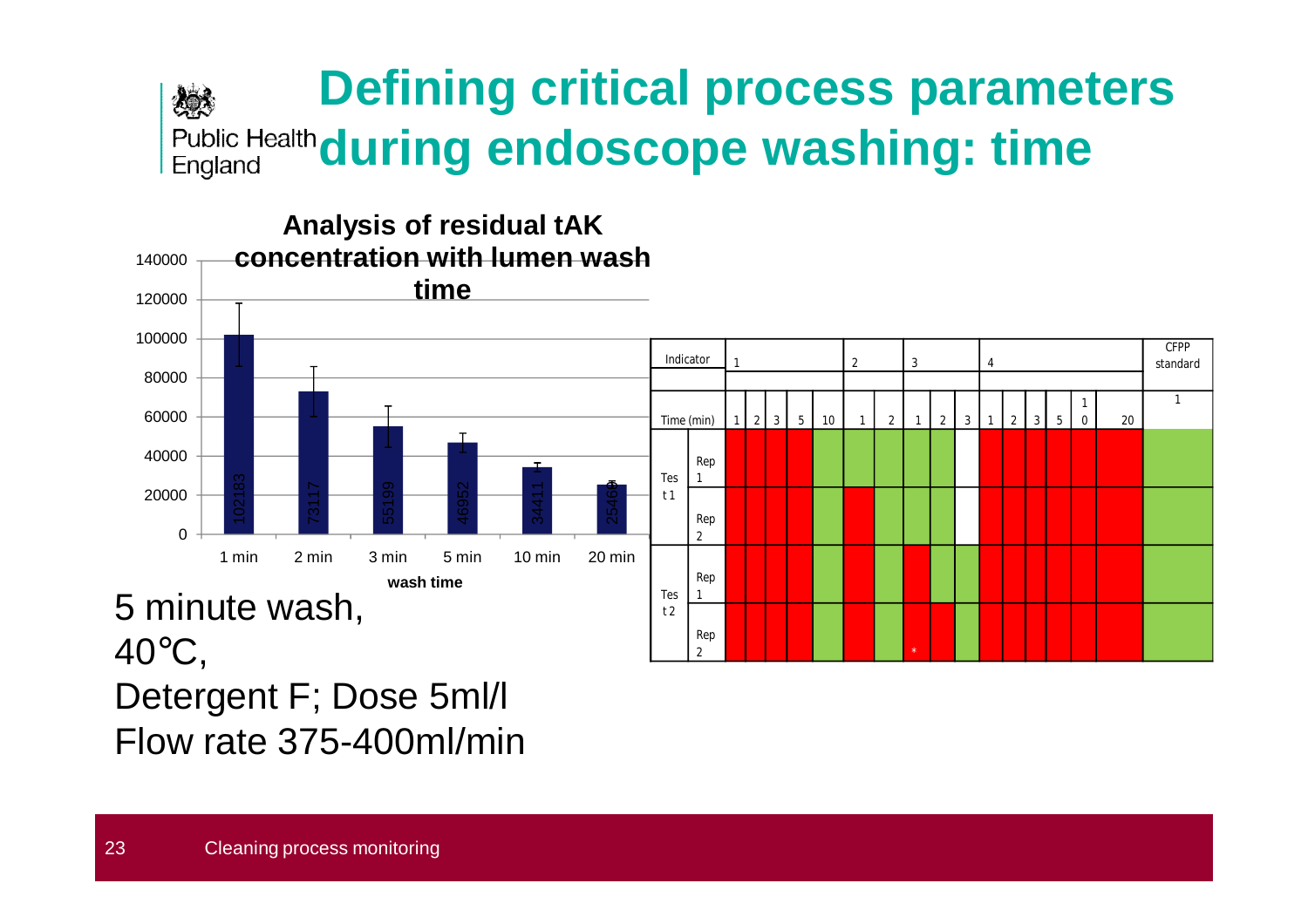

#### **Summary:**

- Ø Standardised test rigs allow critical process parameters to be independently evaluated
- Ø Cleaning is inherently variable and models need multiple test devices to generate statistical data (revolving disk for wash rig)
- Ø For the chemistry shown, wash time and dose were critical process parameters, but changes in temperature had little effect
- Ø Different test devices show altered kinetics of removal (and this differs with chemistry; data not shown)
- Ø Additional value in terms of having a quantifiable measure of cleaning efficacy; e.g. detergent batch issues.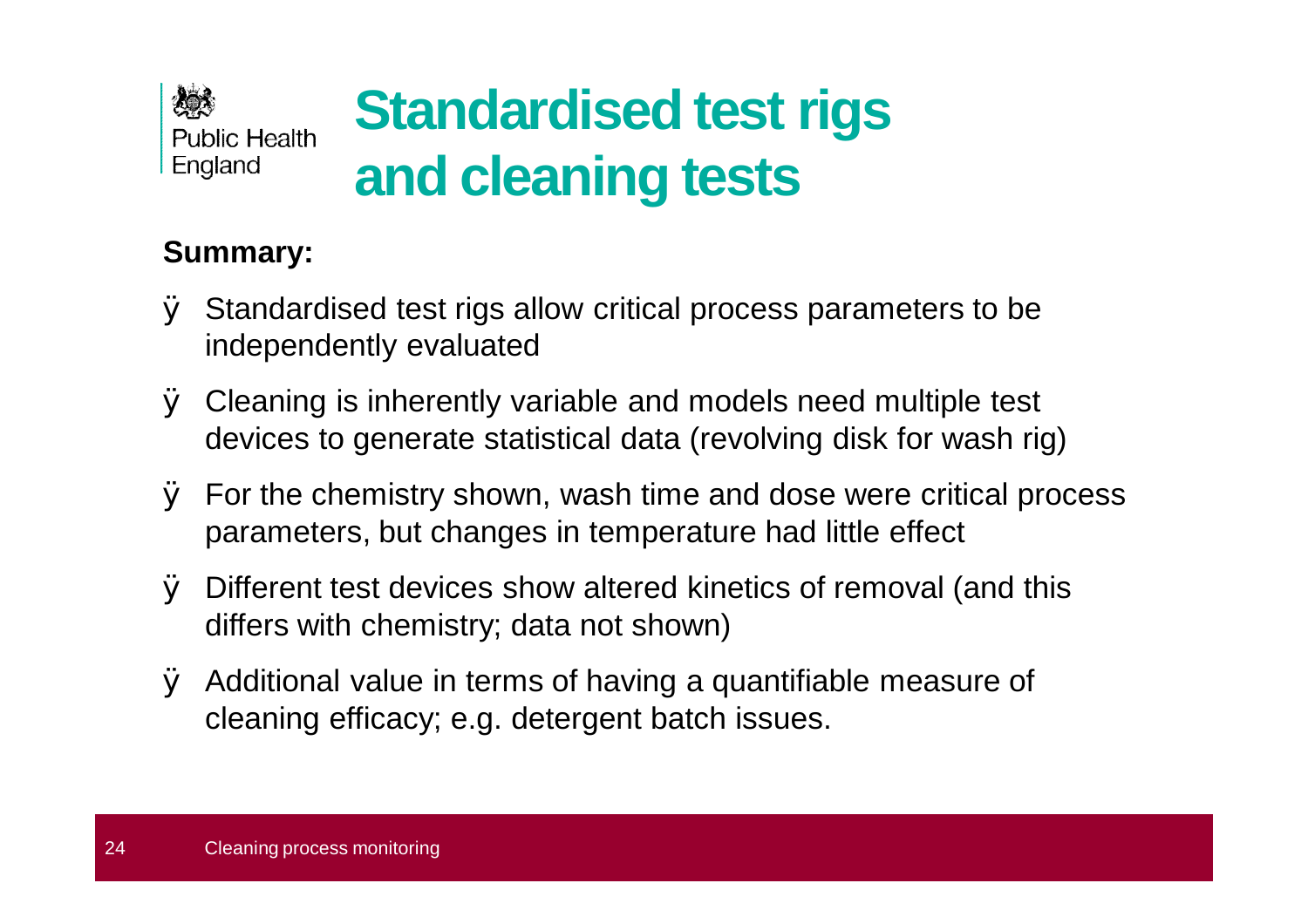

## **Can tAK indicator devices provide inuse process validation ?**



## **Hesp et al; J. Hosp Inf 2010**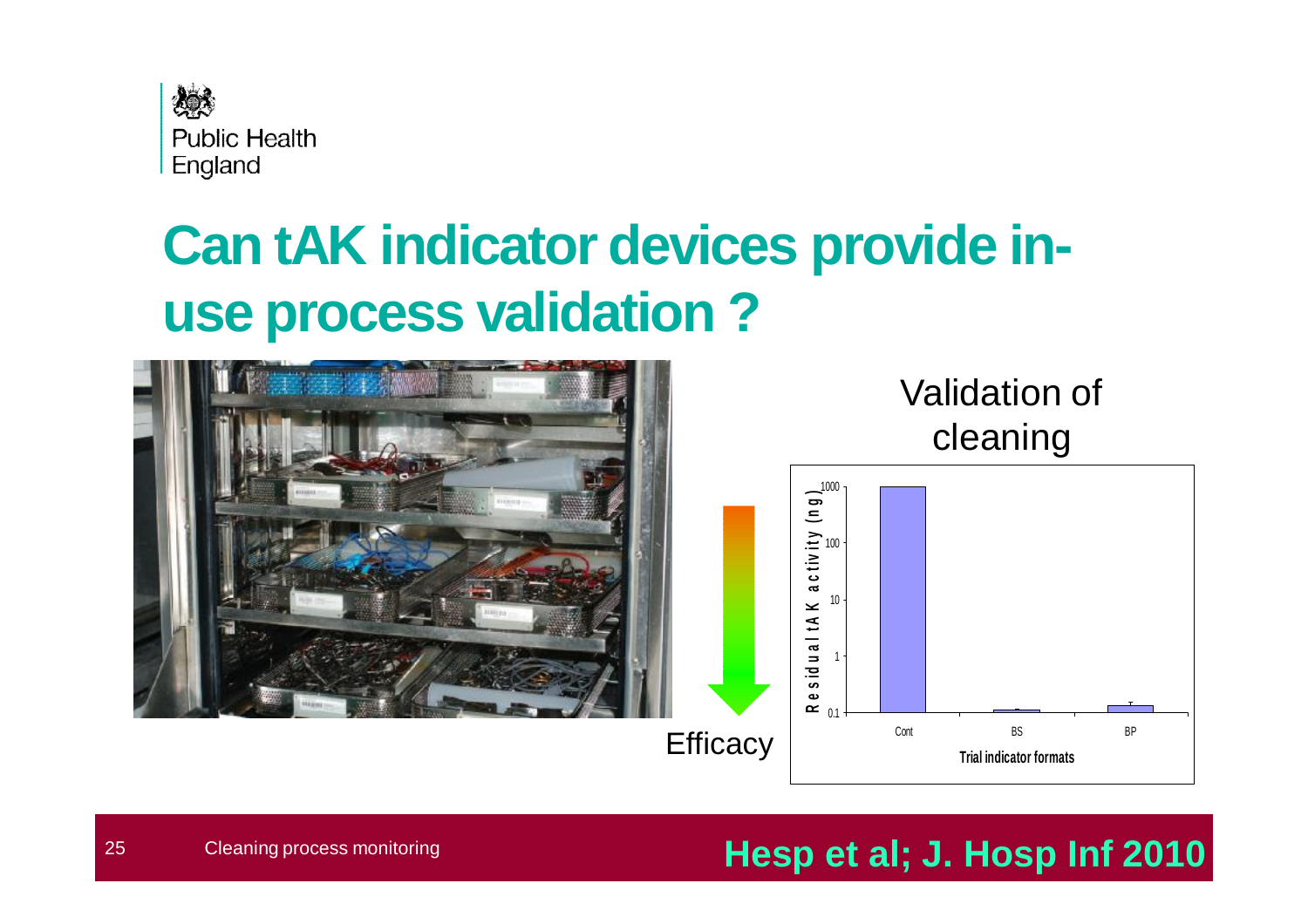

# **Extended hospital trials: NIHR I4I**

#### **AWD Field trial**

- Ø 6 NHS SSUs and International site in Netherlands (2-processes) agreed to participate in trial.
- Ø Designed as an in-use study with no attempt by the project team to influence the loading of the AWD
- Ø A risk-assessment was performed at each site with SSU and infection control staff.
- Ø Study carried out over 2 days within a single AWD where possible
- Ø 5 wash cycles examined. 8(9) baskets per cycle, 3 test plus 2 blanks
- Ø 3 commercial indicators per basket.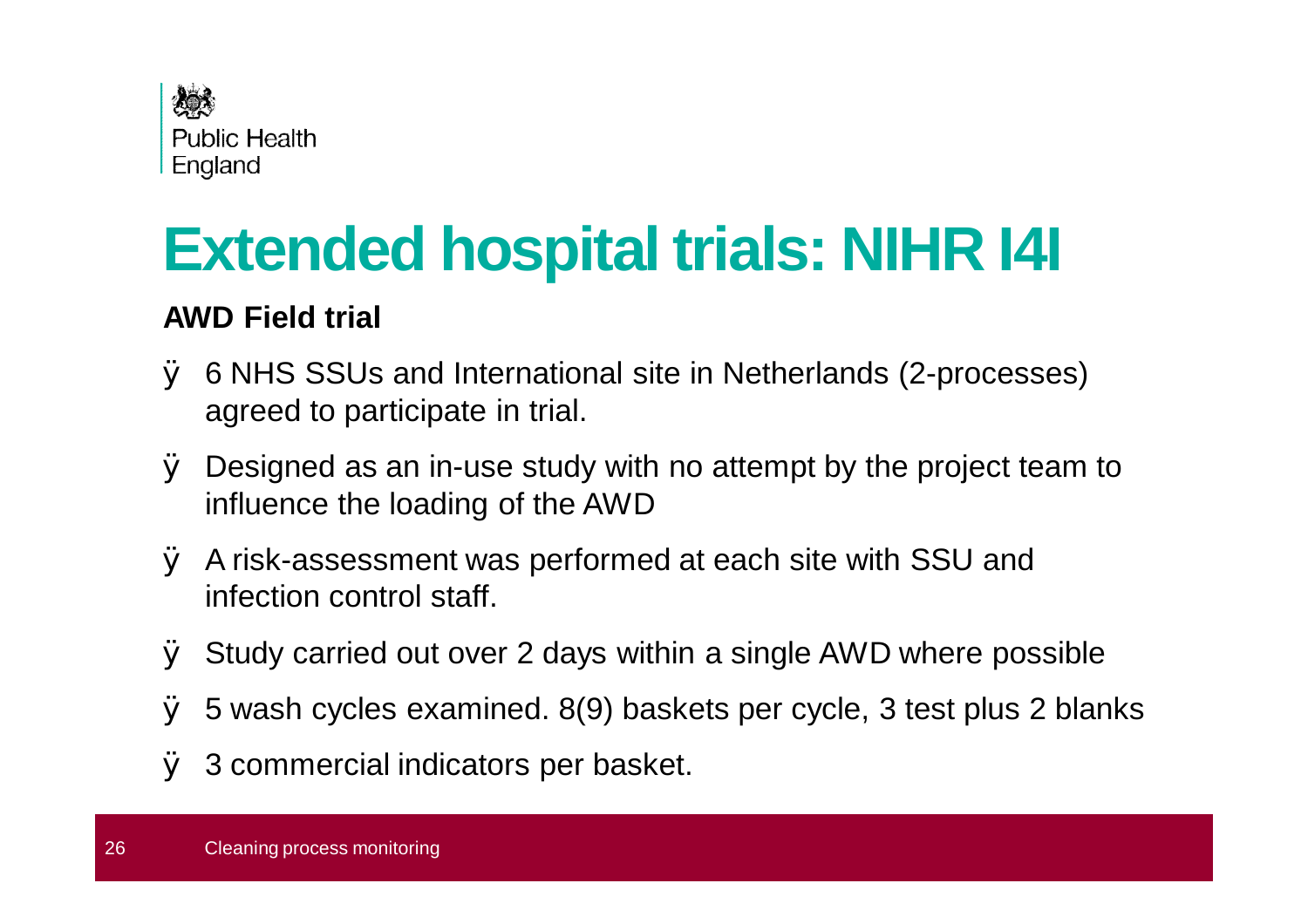



Hospital automated washer disinfector (AWD) wash chemistries and wash cycle parameters

| SSD AWD<br>code | AWD model/<br>manufacturer | Detergent                | Detergent<br>рH | Total cycle<br>time $\pm$ SD | Disinfection<br>temperature<br>and time | Drying<br>temperature<br>and time |
|-----------------|----------------------------|--------------------------|-----------------|------------------------------|-----------------------------------------|-----------------------------------|
| A1              | Steris HAMO T21            | Steris Hamo Liguid 52    | >12.0           | $61 \pm 2$ min               | 90-92 °C                                | 111 °C                            |
|                 |                            |                          |                 |                              | $2-3$ min                               | 20 min                            |
| A2              | Gettinge 8666              | Olympic Spray Clean 2000 | >12.0           | $75 \pm 2$ min               | 91-93 °C                                | 85 °C                             |
|                 |                            |                          |                 |                              | 2 min                                   | 17 min                            |
| A3              | Miele Professional         | Neo-Disher Oxi-Vario $+$ | $11.4 - 11.9$   | $94 \pm 1$ min               | 92-95 °C                                | 111 °C                            |
|                 |                            | Neo-Disher FA alkaline   |                 |                              | $5-6$ min                               | 13 min                            |
| A4              | Miele Professional         | Neo-Disher Medi-clean    | $8.5 - 9.5$     | $77 \pm 3$ min               | 92-95 °C                                | 111 °C                            |
|                 |                            |                          |                 |                              | $5-6$ min                               | 13 min                            |
| <b>B1</b>       | Dekomed (DEKO 2000)        | SerChem Delta            | $12.0 - 14.0$   | $60 \pm 3$ min               | 92-94 °C                                | 77 °C                             |
|                 |                            |                          |                 |                              | 2 min                                   | 23 min                            |
| B2              | Steris HAMO T21            | Steris Hamo 100          | 10.5            | $60 \pm 1$ min               | 91-93 °C                                | 110 °C                            |
|                 |                            |                          |                 |                              | 8 min                                   | 25 min                            |
| B3              | BHT Innova (M5-ISO)        | Steris Prolystica        | 11.2            | $61 \pm 2$ min               | 90-92 °C                                | 111 °C                            |
|                 |                            |                          |                 |                              | $2-3$ min                               | 20 min                            |
| C <sub>1</sub>  | Dekomed (DEKO 2000)        | Steris Renu Klenz        | 7.3             | $75 \pm 2$ min               | 91-93 °C                                | 85 °C                             |
|                 |                            |                          |                 |                              | 2 min                                   | 17 min                            |

From: Application of rapid read-out cleaning indicators for improved process control in hospital sterile services departments; J. Hosp Inf Nugent et al 2013.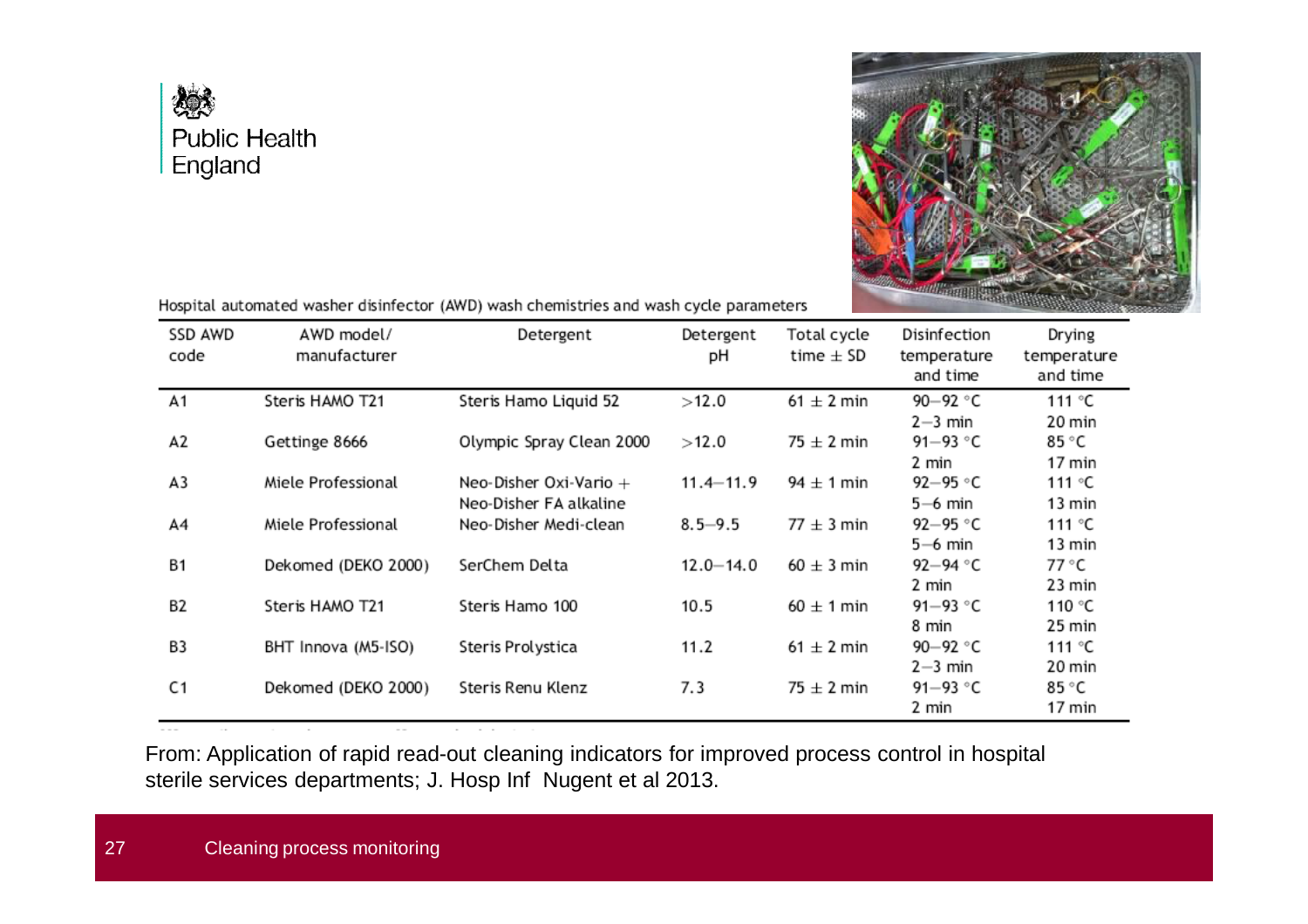

§ With the exception of a single test, the commercial test device showed a pass suggesting that cleaning had been adequate

Ønot able to discriminate between the performance of different processes.

- § The tAK indicator device was able to resolve differences in the performance of processes across the different SSUs and within a single site
	- ØSites classified as A (>95% indicators below lower limited of detection), B (>60% below LLOD) and C (0% below LLOD) on the basis of cleaning performance
	- ØWhere the tAK indicator identified that processes cleaned to the limits of detection of the assay (10pg), this demonstrated a greater than 5.69-log removal of the enzyme.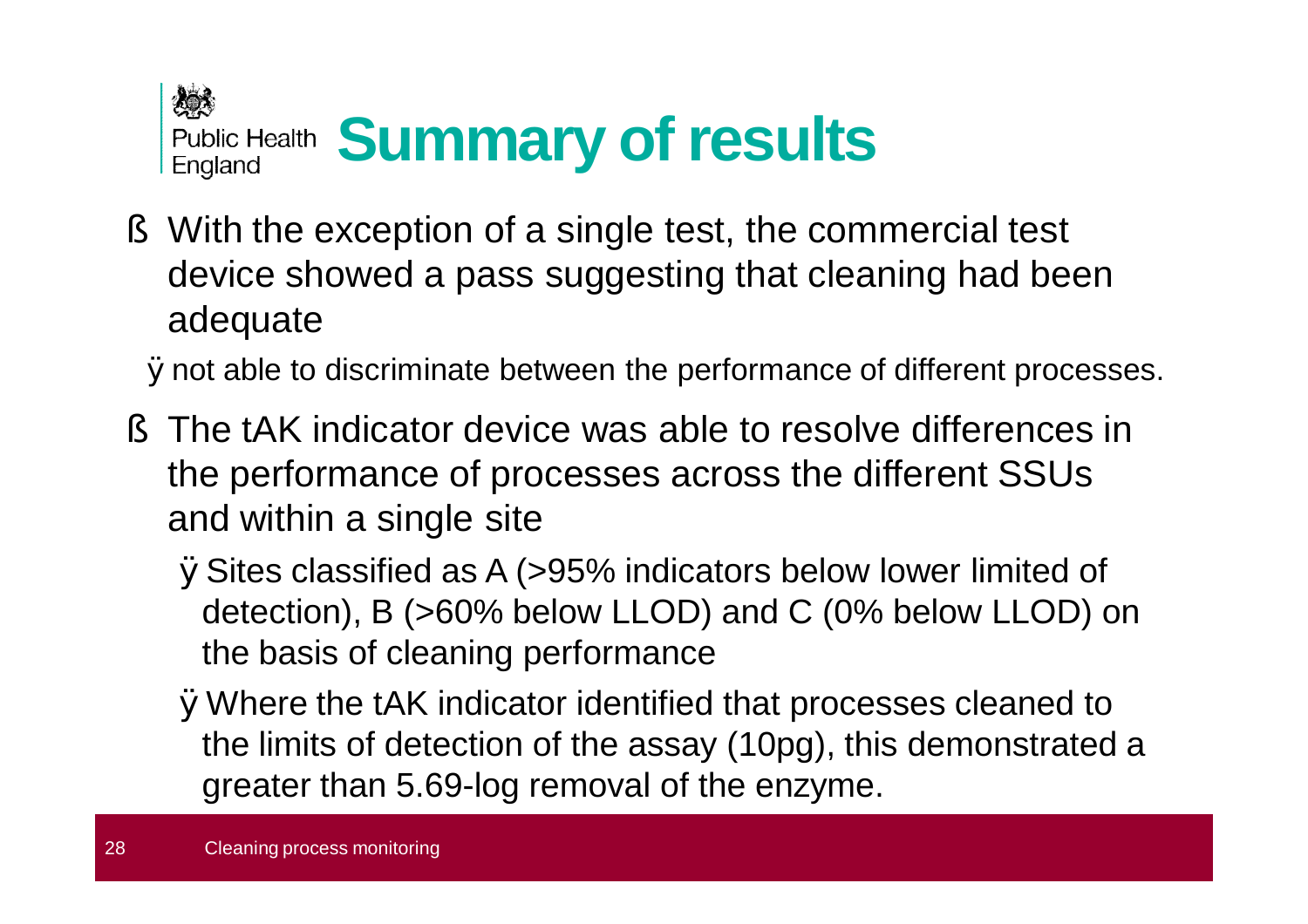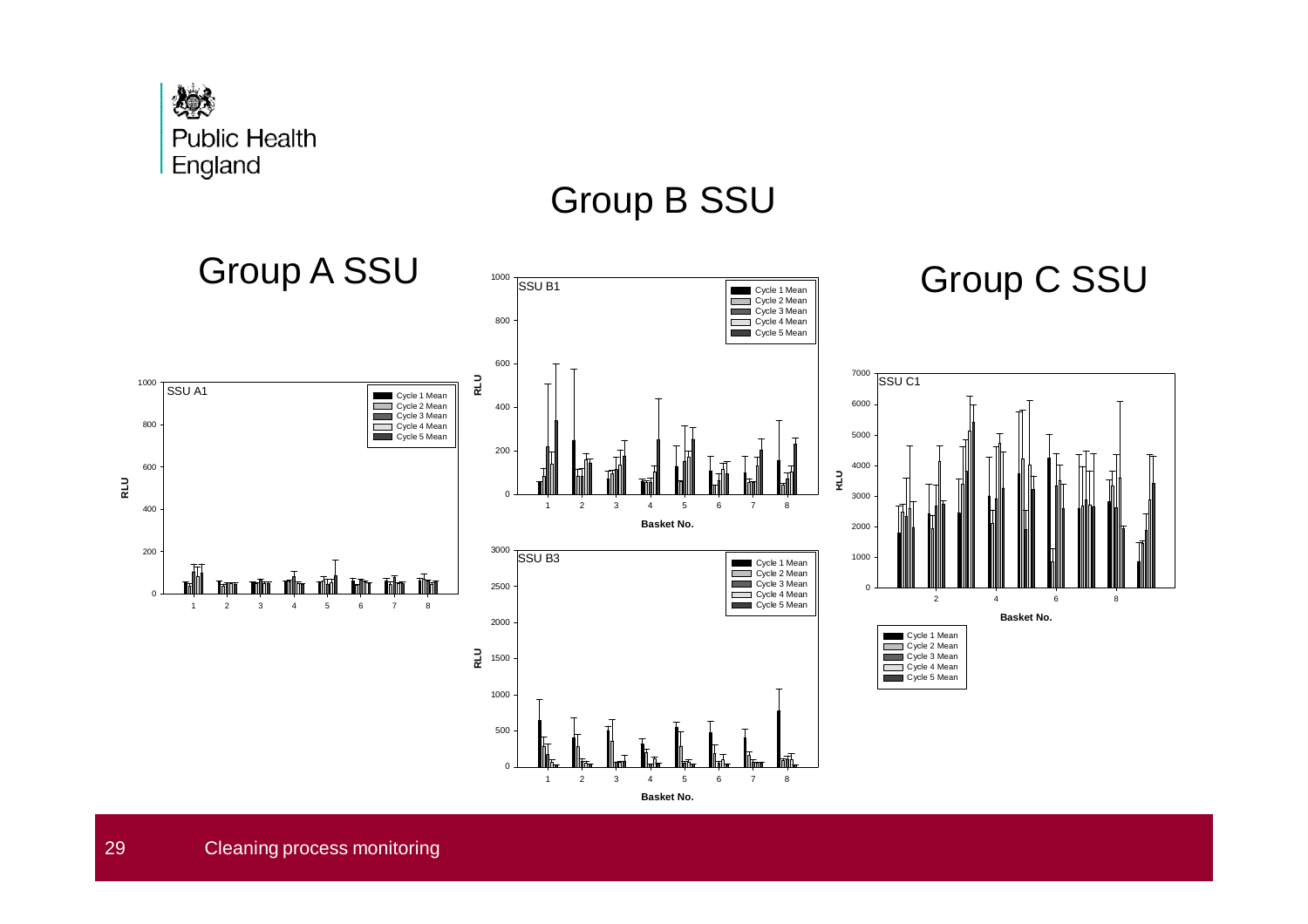

## **Next applications: Hydrogen peroxide whole room decontamination**

AND

/ OR



24 to 72 hours to result Extremely unreliable Poor quantification

2 minutes

Good reproducibility

Fully quantifiable / loggable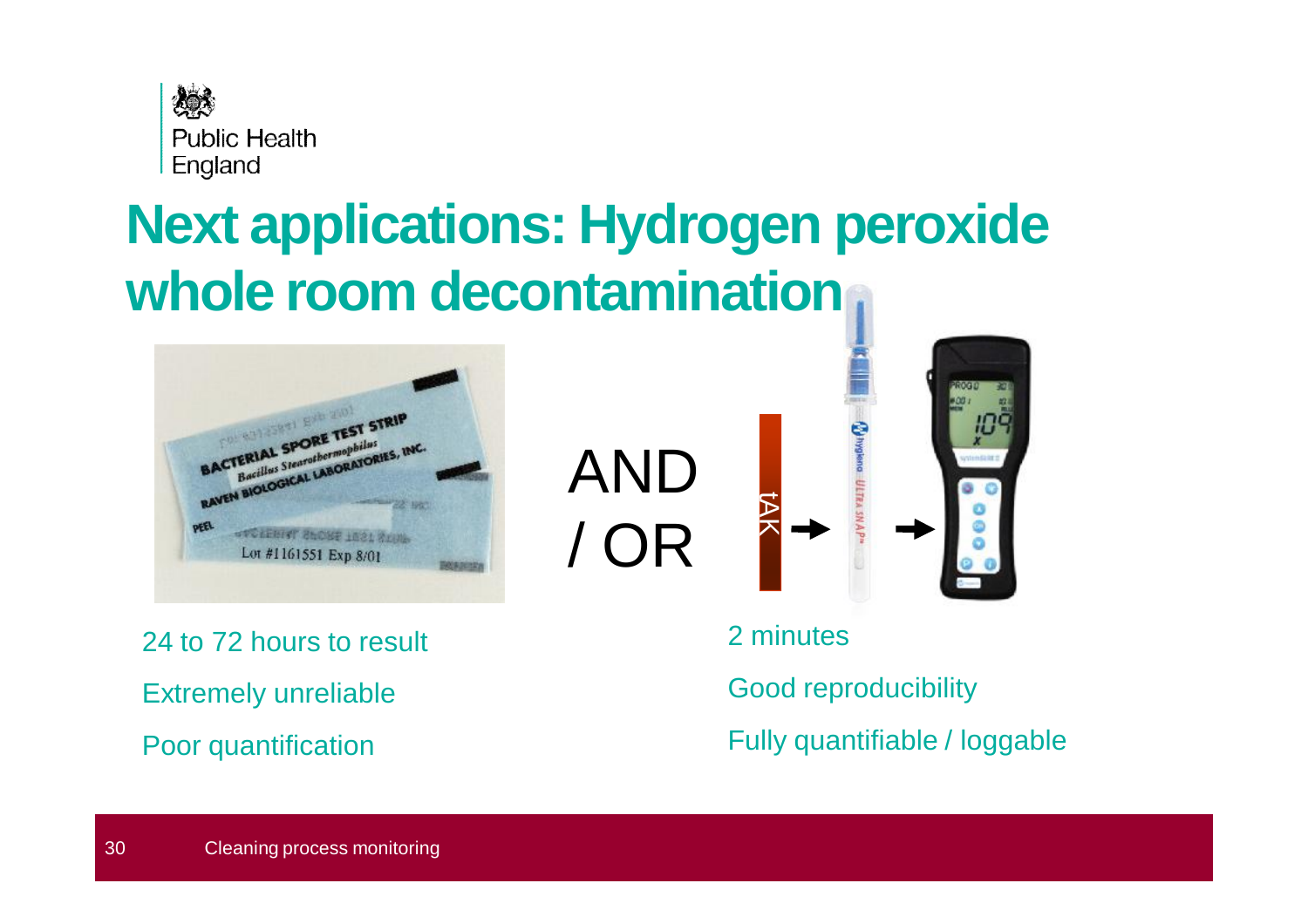### **Rapid process monitoring with**  Public Health **increased security**



如

England

**6-log reduction in BI Geobacillus stearothermophilus**



ü*Improved validation of decontamination process* ü*Better ability to detect failures* ü*More robust evaluation of*  **Cleaning process monitoring <b>Cleaning process** monitoring *penetration* of disinfectant vapour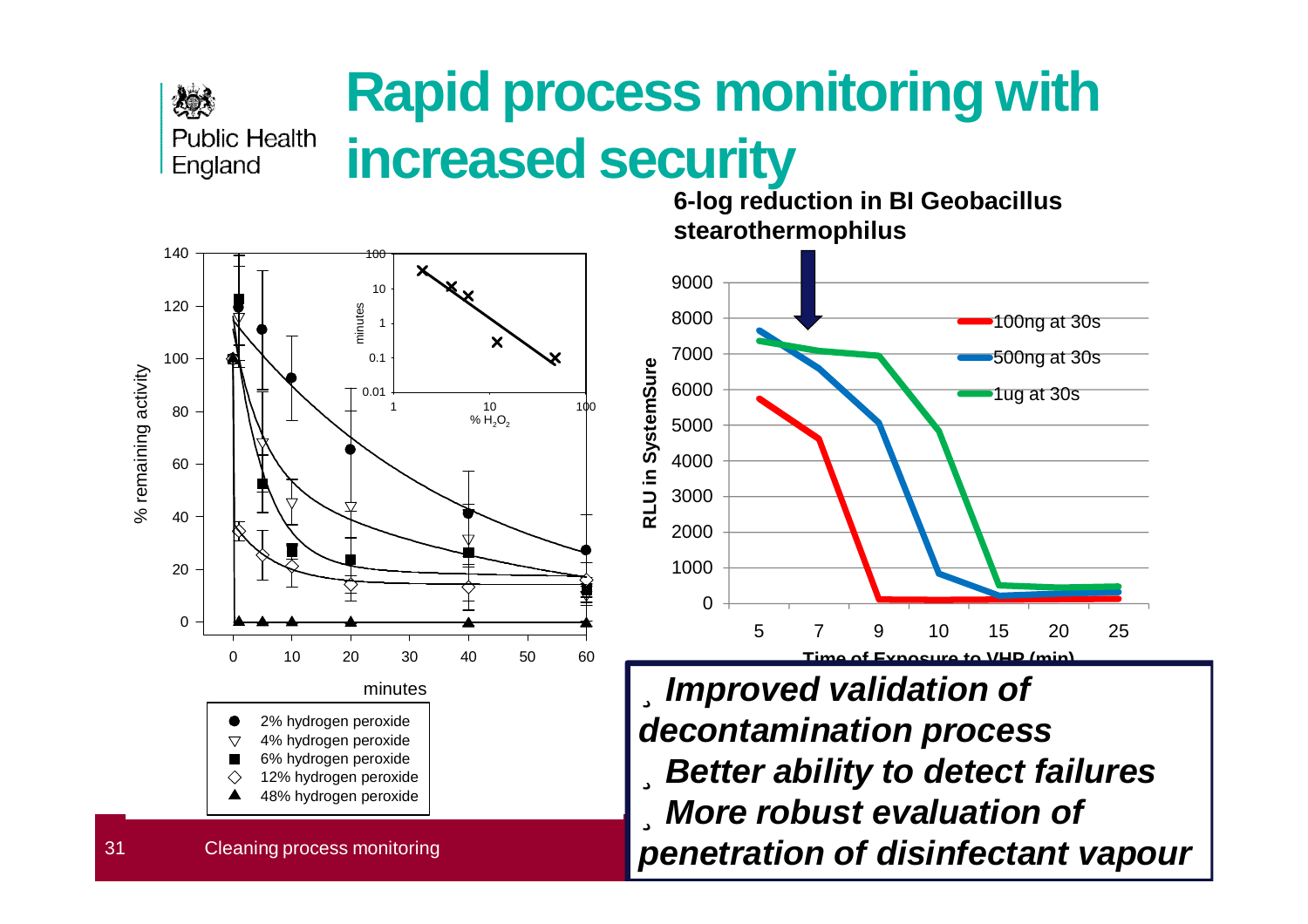#### 矮 **What else can you measure** Public Health England **with an enzyme on a stick ?**

#### **Removal**

**üCleaning** üSurface modification üPlasma systems

### **Protein damage**

üProtease üCross-linking e.g formaldehyde üDry heat üOxidation

tAK; minu ನ<br>೧

## **Disinfectant efficacy** üChlorine / chlorine dioxide üHydrogen peroxide üOzone üPeracetic acid / peroxygen üReactive amides

#### **"Blue skies"**

No-wash assay format Specific metabolites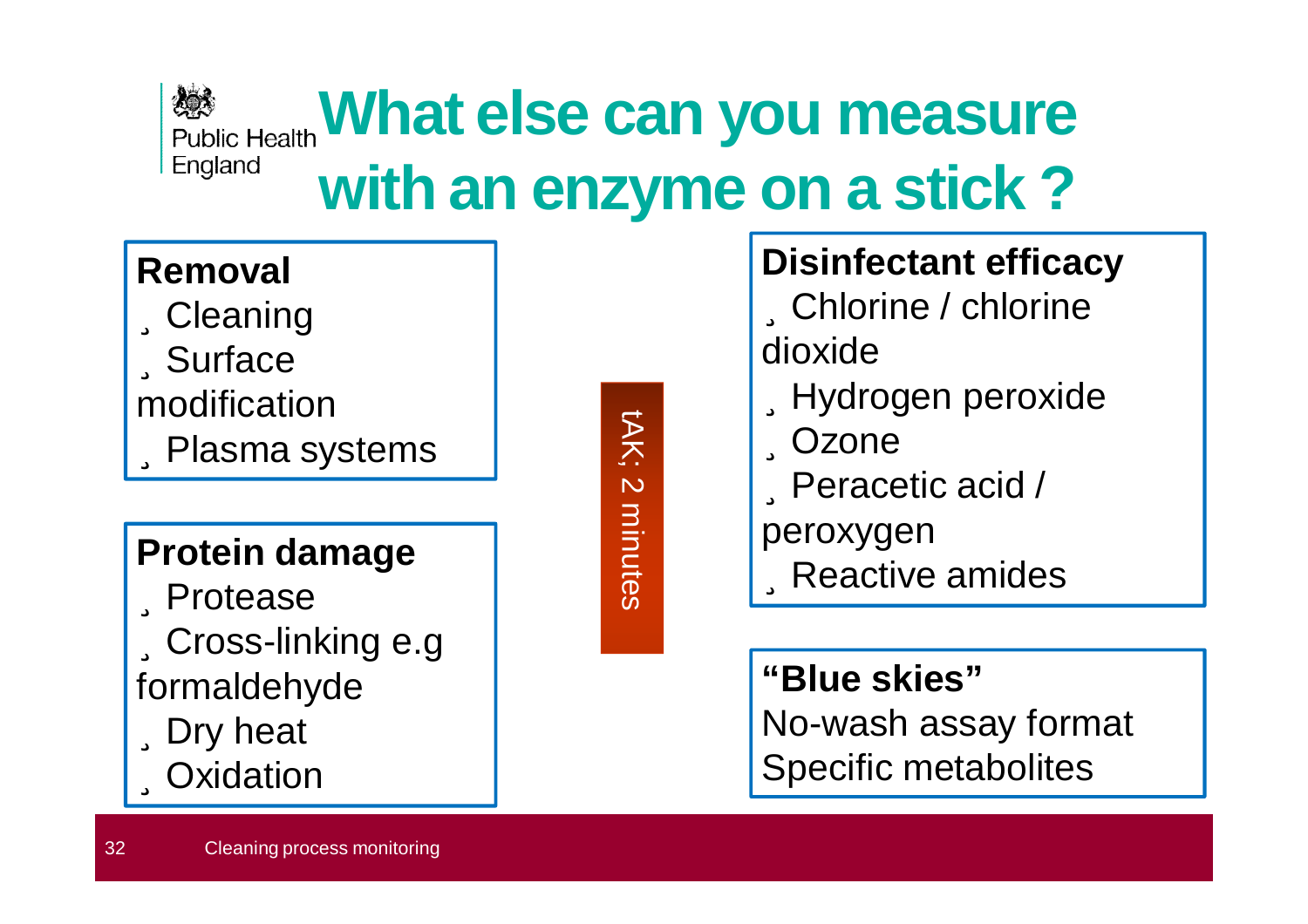

- Ø Commercial tests have very different performance levels, some of which are useful
- Ø tAK represents a rapid, simple and sensitive detection system for monitoring cleaning efficacy
- Ø tAK indicators demonstrate differences in cleaning efficacy in both lab settings and hospital trials
- Ø WASHtAK and LUMENtAK to be commercialised by BIOtAK Ltd; **WFHSS Stand 67 for questions**
- Ø Developing further applications for a range of processes; discussions welcome